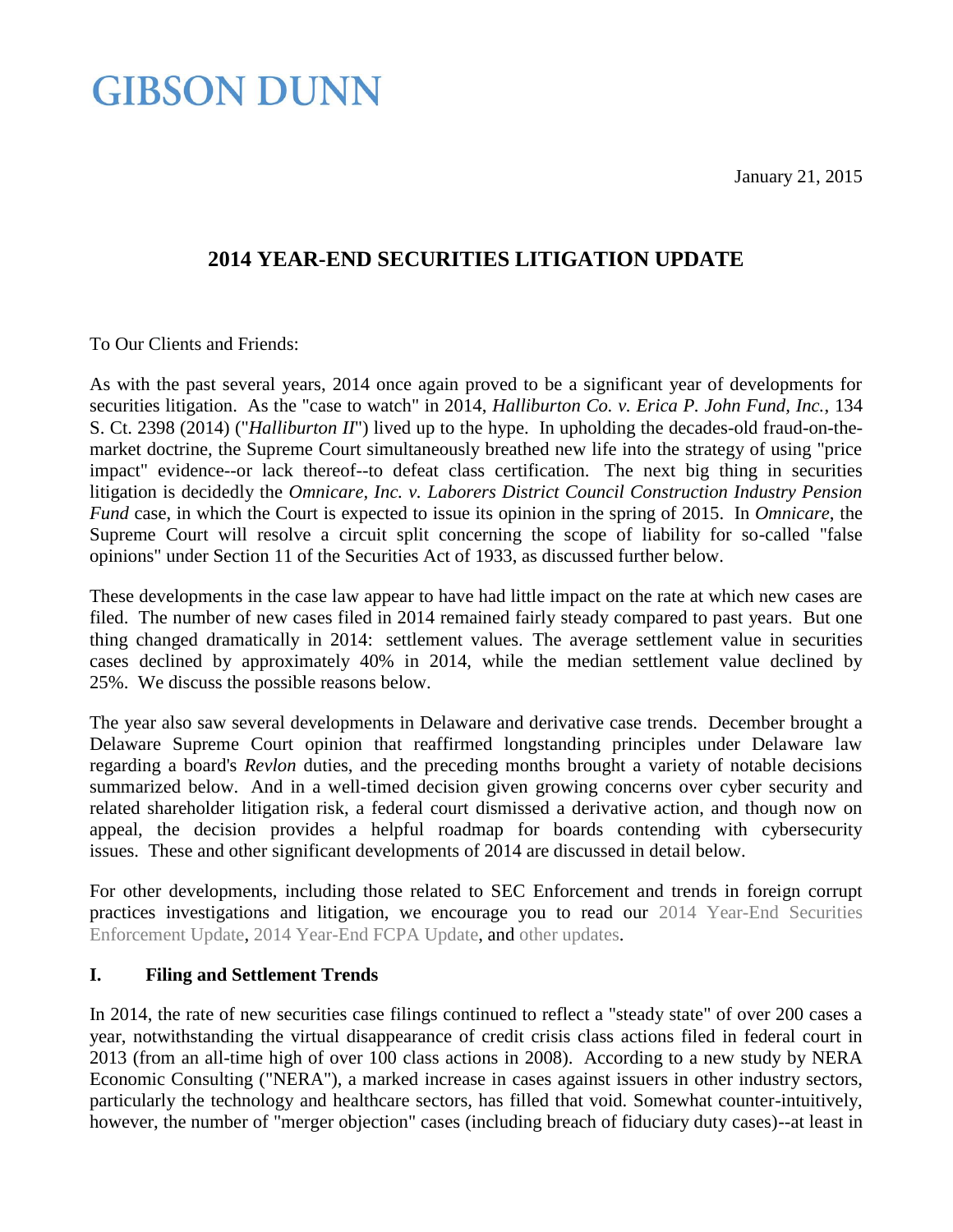federal court--has been on a multi-year decline, and significantly so in 2014. In part, this trend represents a flight to state courts; nevertheless, it is perhaps the most prominent area where the particular subject matter of new case filings has declined year-over-year.

Although the rate of new case filings remained constant in 2014, most notable is the enormous decline in settlement values in 2014, both average settlements and median settlements. Median settlement values plummeted from \$9.1 million in 2013 to just \$6.6 million in 2014. Over half of the 2014 settlements were less than \$10 million, while only 14% of all settlements in 2014 exceeded \$50 million. Average settlement values also dropped dramatically in 2014, from \$55 million in 2013 to \$33 million in 2014. Settlements under \$10 million represented almost 60% of the totals, while only 20% were over \$20 million. 2014 settlements also continued the trend that the larger the investor losses, the lower the settlement represents as a percentage of such losses. Indeed, over the last four years, settlements as a percentage of investor losses did not exceed 2%. But despite it all, plaintiffs' lawyers continue to rack up large fees--in 2014, the total haul was over \$600 million, and the four year average was over \$770 million.

A few new factors potentially could reverse the downward trend in these settlement statistics. First, the SEC's whistleblower program is building a head of steam, with "bounties" paid to individuals in 2014 of up to \$30 million, and more to come. These awards are likely to stimulate more whistleblower activity, and along with it, more spill-over effects for private securities litigation. Second, the SEC's new emphasis on pursuing financial fraud cases represents a decided shift in focus for the Enforcement Division, and potentially will lead to more accounting/financial fraud cases being brought by private civil litigants.

Finally, the Supreme Court's recent decision in *Halliburton II* may have a dampening effect on securities class actions going forward. As discussed below, although *Halliburton II* upheld the "fraud on the market" theory, it also raised the bar on the proof required at the class certification stage to establish that allegedly misleading statements caused any "price impact." While the early returns on cases applying *Halliburton II* in 2014 are inconclusive, defense counsel continue to monitor whether the Court's newly-adopted "price impact" test will have a material effect on filing and settlement trends in the future.

### **A. Class Action Case Filing Trends**

Overall filing rates are reflected in Figure 1 below (all charts courtesy of NERA). A total of 221 cases were filed in 2014. This figure does not include the many class suits filed in state courts or the increasing number of state court derivative suits. These state court cases represent a "force multiplier" of sorts in the dynamics of securities litigation in the United States today.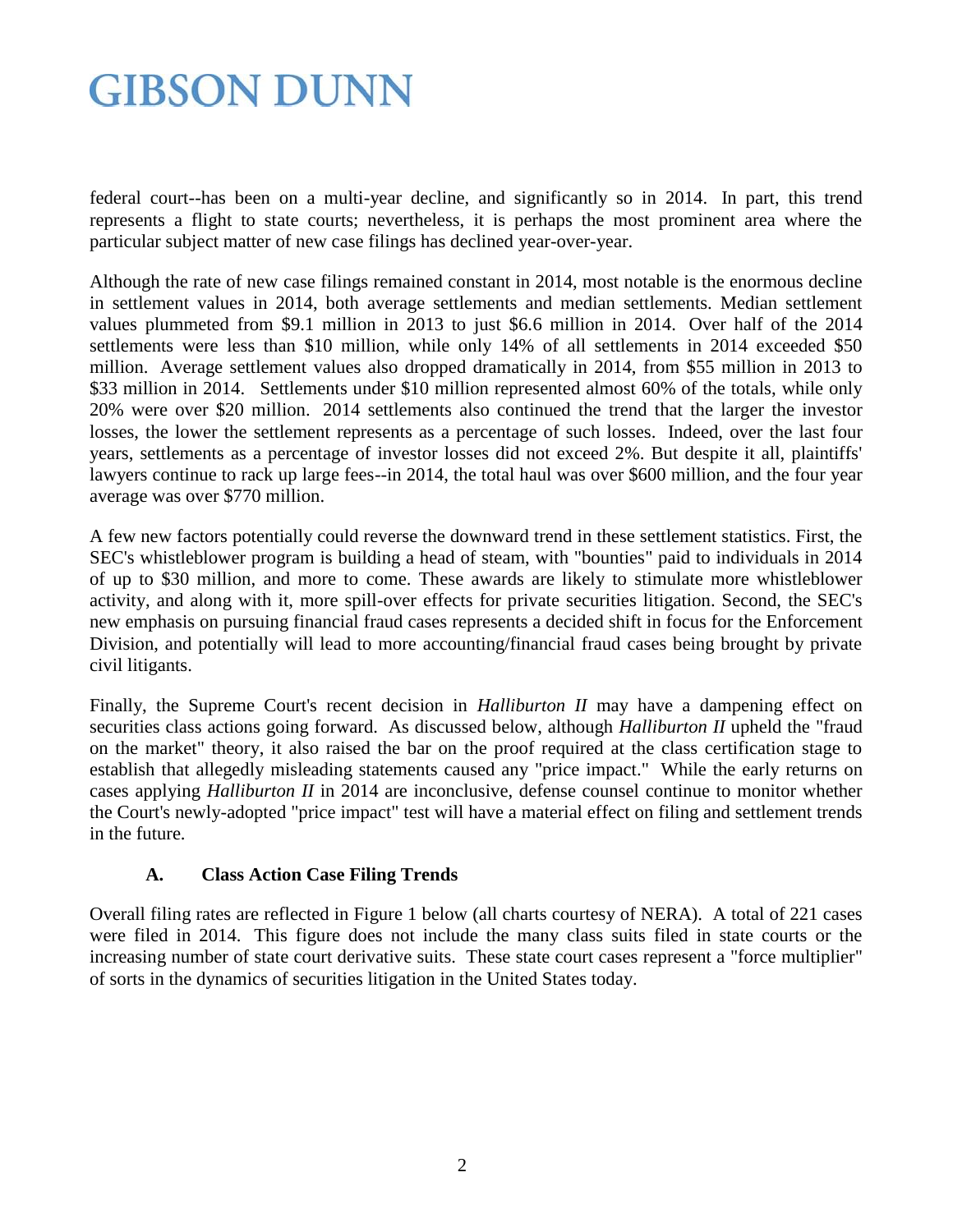*Figure 1:*



#### **B. Mix of Cases Filed in 2014**

*Credit Crisis Cases.* Almost no new federal court class actions were filed against financial institutions in the first few months of 2014, reflecting the dramatic decline of "credit crisis" class actions since 2008. While a number of major credit crisis cases are still pending, the trend is expected to continue: like stock option "backdating" cases, credit crisis class actions will soon be consigned to history. That said, while credit crisis *class actions* are on the wane, a new generation of cases have replaced them: single-plaintiff suits by government agencies (such as the Federal Housing Finance Agency on behalf of Fannie Mae and Freddie Mac), monoline insurers (such as MBIA), and institutional and pension fund investors. A few have already resulted in settlements in excess of \$100 million.

*Merger Cases.* As shown in Figure 2, "merger objection" cases represented a declining portion of new federal court securities class action filings over the last several years, with a notable drop last year. NERA reports only 39 merger-related cases filed in federal courts in 2014, down from a high of 71 filed in 2010. As discussed below in our discussion of "Another Eventful Year in Delaware Courts," corporate exposure to M&A litigation continues to persist.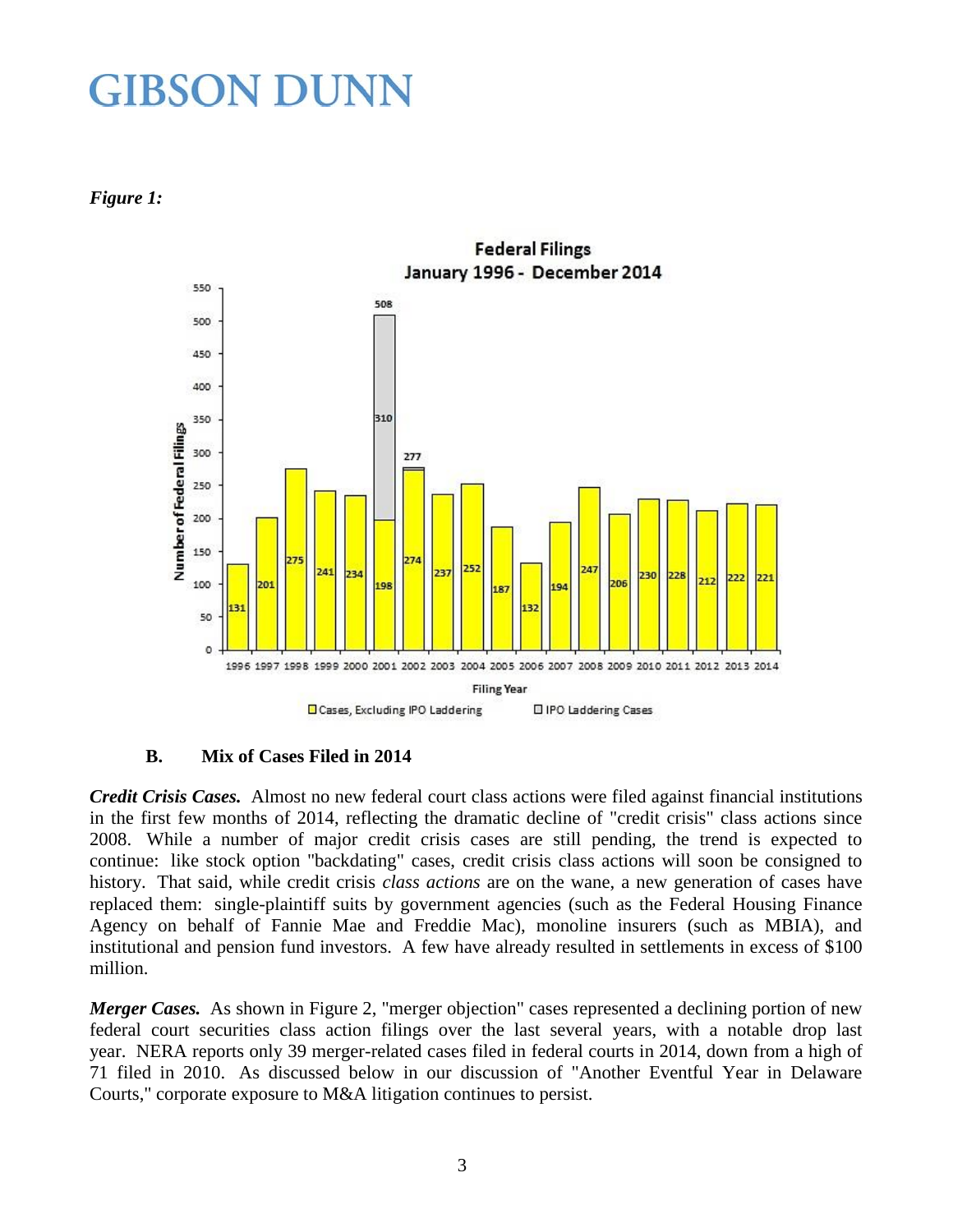*Return of "Traditional" Securities Class Actions.* With the capital markets enjoying what appears to be a longer-term recovery, the capital markets improved markedly in 2014, which brought a number of major IPO's along with it. As has been true for decades, along with more robust capital markets activity comes more shareholder class actions of the more traditional sort: cases challenging earnings, accounting, internal controls, and failed forecasts. As discussed below, these cases tend to be brought against issuers in hot markets such as technology and healthcare.



*Figure 2:*

Note: Includes cases alleging either a violation offederal securities faws or a breach offiductary duty, as long as they were filed in federal court.

*Filings by Industry Sector.* The trends in new case filings against particular industry sectors reflect the decline in "credit crisis" cases, as new suits against financial institutions have dropped from recordshattering levels in 2009 to second place in 2014 (19% of all new case filings), behind the healthcare sector (24% of new case filings). The technology sector ranked third (13%). The biggest year-overyear percentage increase in new case filings was in the healthcare sector, where new filings grew from 19% in 2013 to 24% in 2014. By contrast, eight out of twelve sectors remained flat or down from the prior year. *See* Figure 3 below.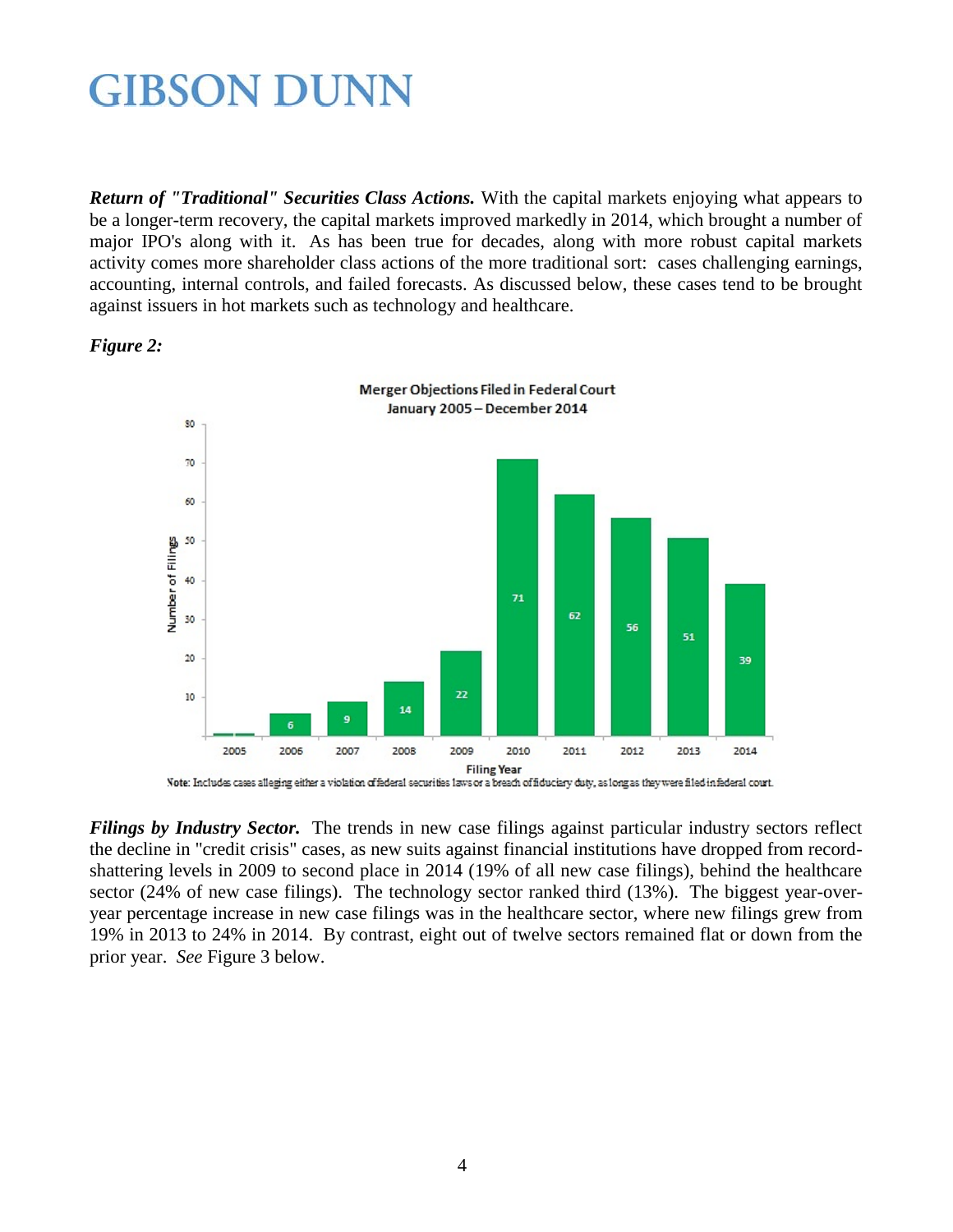### *Figure 3***:**



### Percentage of Filings by Sector and Year January 2010 - December 2014

### **C. Class Action Settlements**

As Figure 4 shows, median settlement values--generally a better barometer of settlement trends than average settlement values, which can be significantly impacted by outlier settlements--was *hugely*  down in 2014, from \$9.1 million in 2013 to \$6.6 million in 2014--the lowest level in a decade.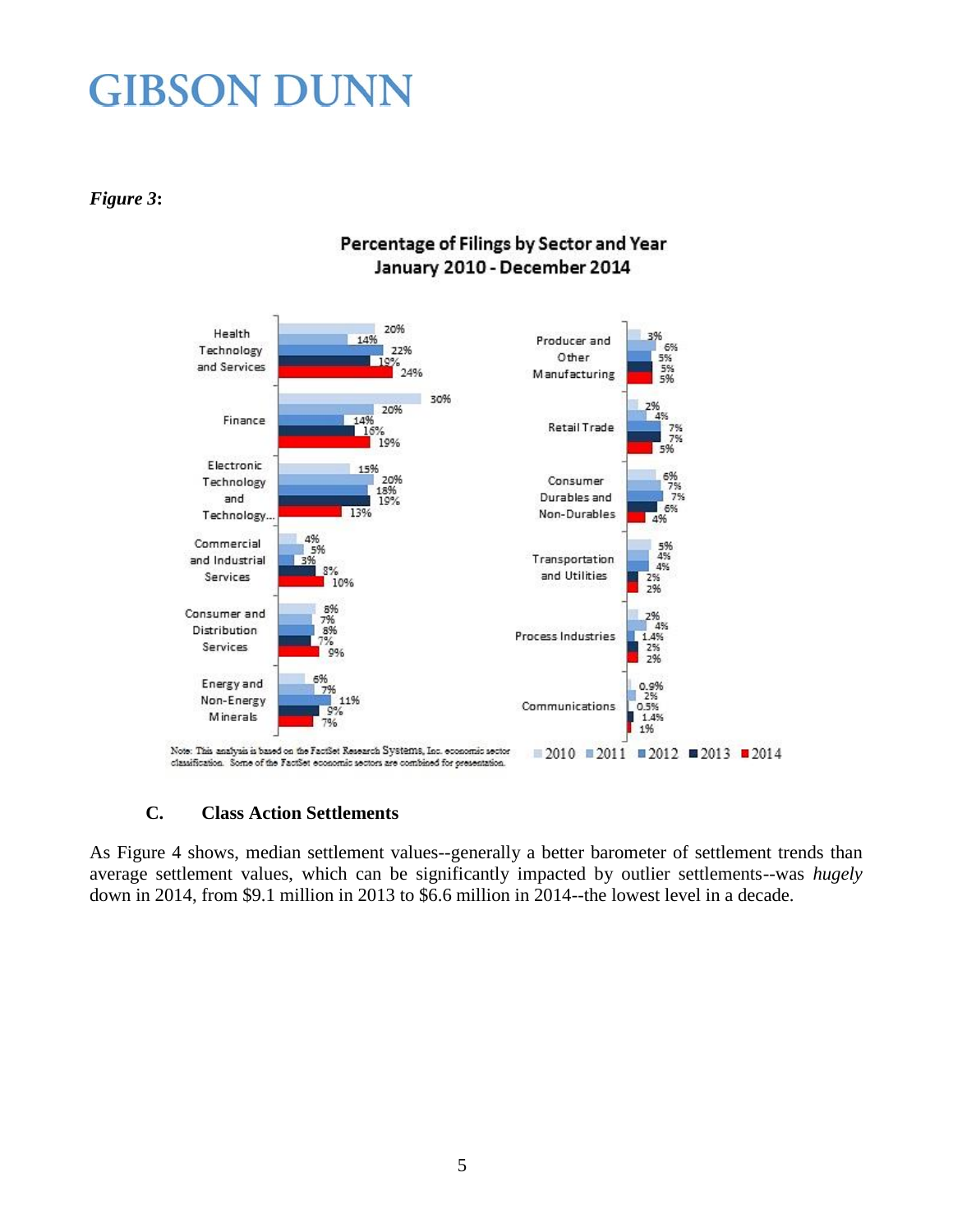#### *Figure 4***:**



One can speculate about what may account for the pronounced declines in both median and average settlement values over the last two years. In any given year, of course, the statistics can mask a number of important factors that contribute to settlement value, such as (i) the amount of D&O insurance; (ii) the presence of parallel proceedings, including government investigations and enforcement actions; (iii) the nature of the events that triggered the suit, such as the announcement of a major restatement; (iv) the range of provable damages in the case; and (v) whether the suit is brought under Section 10(b) of the Exchange Act or Section 11 of the Securities Act. The period 2009–2012 also included the settlement of several of the major credit crisis cases totaling several billion dollars. Whatever the variables, median and average settlement values over the last two years should not be viewed as a barometer of either a long-term increase or decline in settlement values.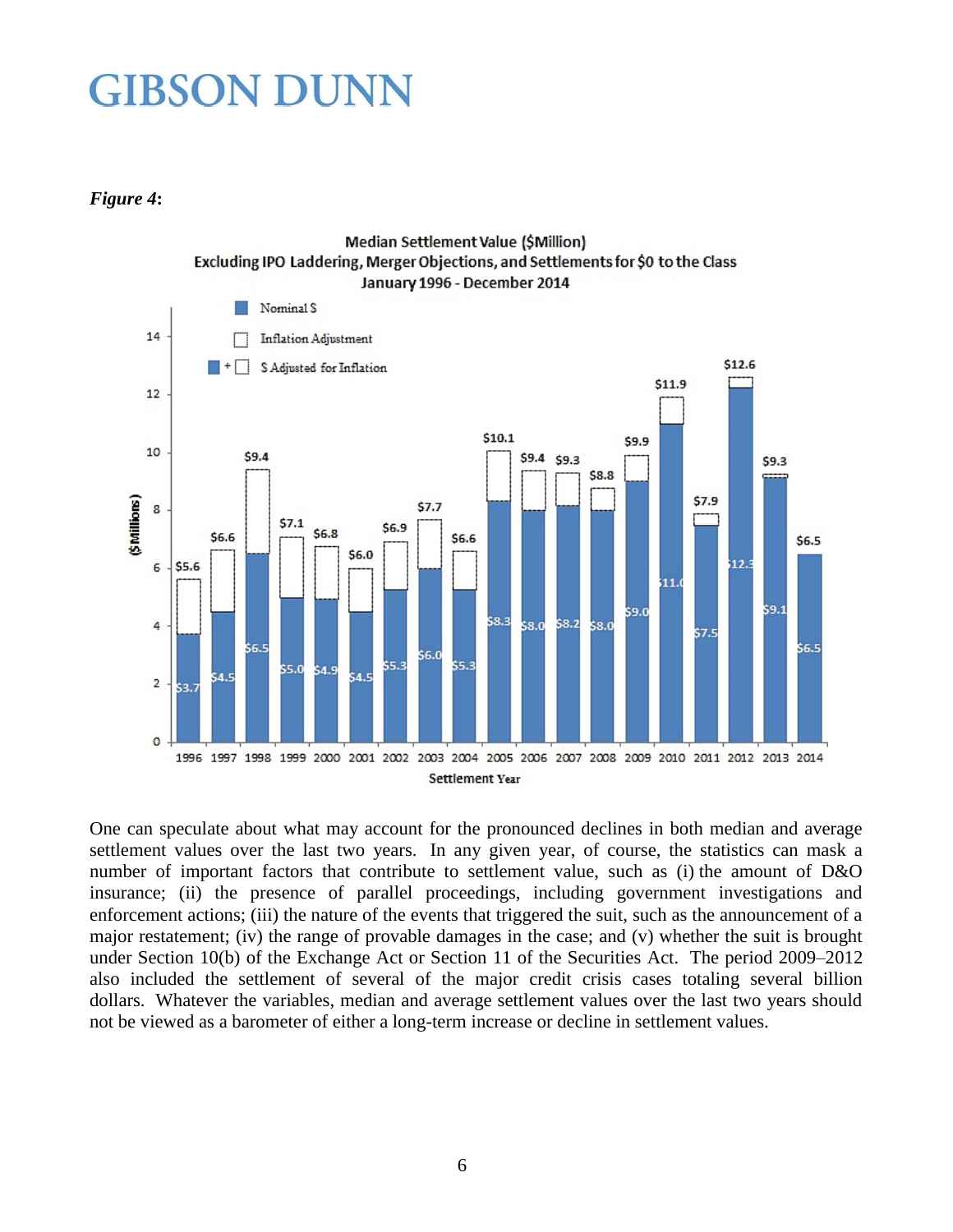### **II.** *Omnicare***: U.S. Supreme Court Hears Oral Argument on Whether a Section 11 "False Opinion" Claim Requires Proof That the Opinion Was Not Genuinely Held**

On November 3, 2014, the Supreme Court heard oral argument in *Omnicare, Inc. v. Laborers District Council Construction Industry Pension Fund*, No. 13-435, a case expected to resolve an important circuit split concerning the scope of liability for so-called "false opinions" under Section 11 of the Securities Act of 1933. Section 11 provides a private right of action for investors to recover damages based on "an untrue statement of a material fact" in, or omission of a material fact from a securities registration statement. As explained in our [2014 Mid-Year Securities Litigation Update,](http://www.gibsondunn.com/publications/pages/2014-Mid-Year-Securities-Litigation-Update.aspx) the question in *Omnicare* is whether plaintiffs alleging an untrue statement of opinion--in contrast to a statement of "hard fact"--must plead and prove not just objective falsity, but also subjective falsity, *i.e.*, that the person offering the opinion believed it to be false.

At issue in *Omnicare* is a registration statement in which the company stated a belief that it was in compliance with applicable laws. The plaintiffs allege that belief was "untrue" under Section 11 largely because of pending lawsuits asserting that the issuer violated federal law through its contracts with business partners. The *Omnicare* plaintiffs' complaint does not allege that the defendants did not honestly believe that the company was complying with applicable laws when the registration statement was filed. Instead, they contend that Section 11 does not require proof of subjective falsity for statements of opinion. The Sixth Circuit agreed, parting ways with the Second, Third, and Ninth Circuits.

A dozen groups--including industry organizations, public interest groups, institutional investors, and legal scholars--filed amicus briefs. Omnicare supporters argued that the Sixth Circuit's approach improperly expands liability under Section 11, imposes an unclear duty to investigate with respect to any opinion offered in a registration statement, and creates hindsight-based liability for inherently subjective opinions. Supporters of the Sixth Circuit's position contended that an objective falsity standard is the best way to promote transparency, protect investors, and maintain the integrity of securities markets. Still other amici promoted more nuanced positions, rejecting both the pure objective falsity standard and the position that mere subjective belief in the truth of a statement, without reasonable foundation, is sufficient to avoid liability.

The Securities and Exchange Commission and Department of Justice together submitted an amicus brief arguing for the middle ground, namely that a statement of opinion included in a registration statement should be actionable if "the maker of the statement did not actually hold the opinion stated or [if] the statement lacked a basis that was reasonable under the circumstances in which the statement was made." Brief for United States as *Amicus Curiae* at 10, *Omnicare*, No. 13-435, 2014 WL 2703331, at \*10 (U.S. June 12, 2014). According to the government, investors expect that an issuer has undertaken "significant investigation" of an opinion in a registration statement to ensure it "has a solid foundation." *Id.* at \*12. The government argued, however, that the Sixth Circuit went a step too far and erred "in suggesting that a statement of opinion is actionable whenever it is ultimately proved incorrect." *Id.* at \*6. The Office of the Solicitor General participated in oral argument to support this position.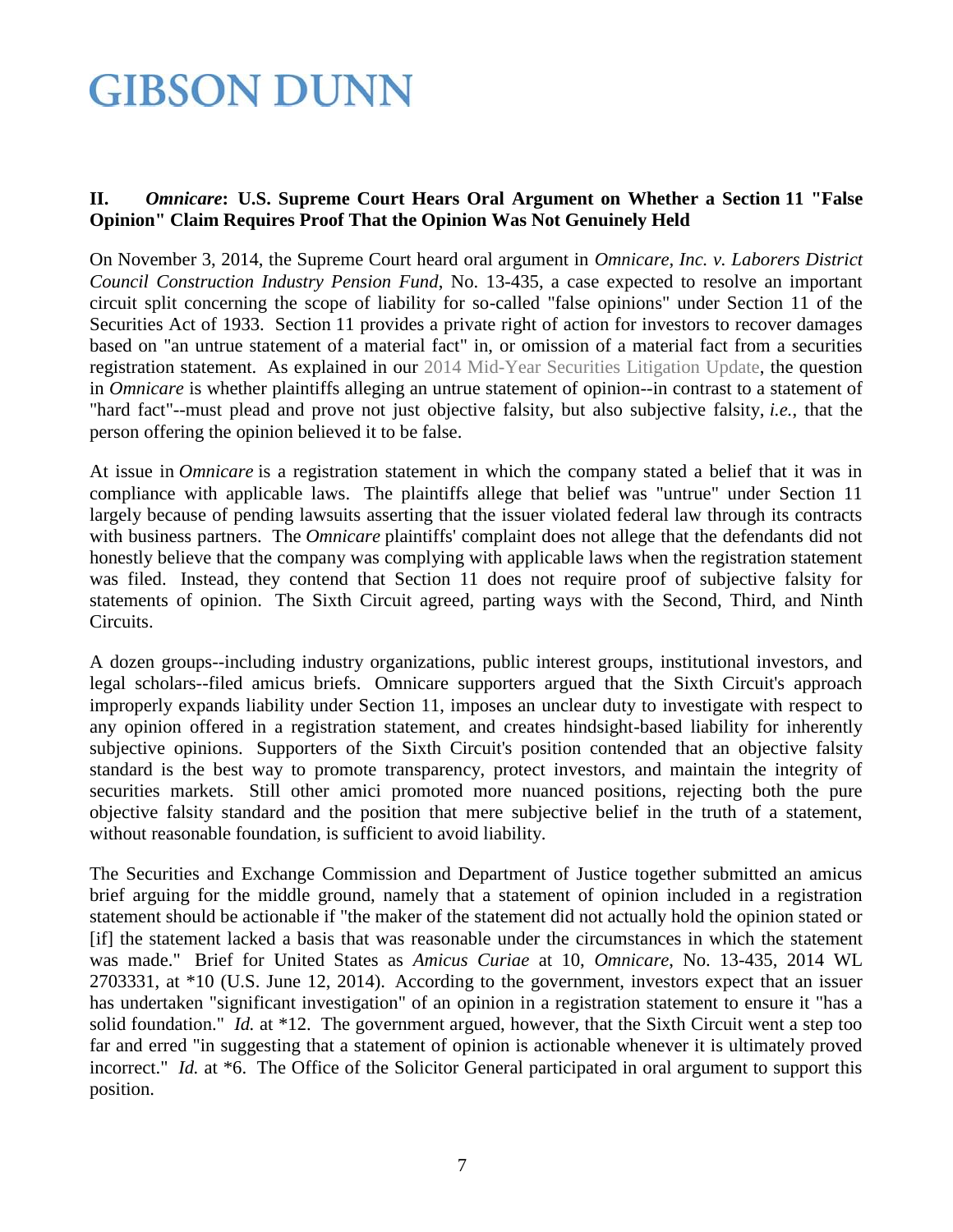At oral argument, several justices appeared to support the government's "middle-ground" position that a statement of opinion should be actionable if the speaker did not affirmatively believe the statement to be true or lacked a reasonable basis for that belief, even if it was sincerely held. Some justices appeared to suggest that a registration statement carries with it an implied warranty that any included statements have a reasonable basis. But, the justices also expressed concern with the implication of the Sixth Circuit's holding that, even if an opinion had a reasonable basis, it could still be actionable if it ultimately turned out to be objectively false. Observers of the oral argument are split on how the Court is likely to rule. Some contend that the justices' questions demonstrated skepticism of Omnicare's position, and predict that the Court will affirm the Sixth Circuit and/or adopt some version of the government's position. *See e.g.*, Richard Booth, *Argument Analysis: Justices Seem Likely to Affirm*  Omnicare, SCOTUSblog (Nov. 4, 2014, 12:35 PM), [http://www.scotusblog.com/2014/11/argument](http://www.scotusblog.com/2014/11/argument-analysis-justices-seem-likely-to-affirm-omnicare/)[analysis-justices-seem-likely-to-affirm-omnicare/](http://www.scotusblog.com/2014/11/argument-analysis-justices-seem-likely-to-affirm-omnicare/) (predicting "a nine-to-zero decision essentially affirming the decision of the Sixth Circuit but with plenty of guidance--or at least verbiage--as to what constitutes reasonable basis"). Others assert that the questioning foreshadows reversal of the Sixth Circuit decision. *See e.g.*, Lawrence Hurley, *To Tell the Truth: U.S. Top Court Mulls* Omnicare *Securities Case*, Reuters (Nov. 3, 2014 3:13 PM), [http://www.reuters.com/article/2014/11/03/usa](http://www.reuters.com/article/2014/11/03/usa-court-omnicare-idUSL1N0ST0SC20141103)[court-omnicare-idUSL1N0ST0SC20141103](http://www.reuters.com/article/2014/11/03/usa-court-omnicare-idUSL1N0ST0SC20141103) ("Judging from questions posed during an hour of oral arguments, the most likely outcome is that the nine justices will throw out the appeals court decision.").

As discussed in our [2014 Mid-Year Securities Litigation Update,](http://www.gibsondunn.com/publications/pages/2014-Mid-Year-Securities-Litigation-Update.aspx) the Court's opinion will likely have wide-ranging consequences. A Supreme Court decision affirming the Sixth Circuit might expand liability--or at least not lessen the exposure--for statements of opinion and subjective judgment and could leave issuers with little guidance as to what constitutes an acceptable basis for a statement of opinion. On the other hand, a decision adopting the view held by the majority of circuits would provide some assurance that officers, directors, underwriters, accountants, and others cannot be subject to liability for opinions and professional judgments that were offered in good faith, but later prove to be inaccurate. In addition, although the *Omnicare* case concerns only a Section 11 claim, given the similar language in Section 11 to other federal securities law provisions, the Court's decision also could impact other securities law claims, such as claims under Section 10 of the Securities Exchange Act and Rule 10b-5, to which circuit courts also have applied the subjective falsity standard. *See, e.g.*, *City of Omaha, Neb. Civilian Emps.' Ret. Sys. v. CBS Corp.*, 679 F.3d 64, 67-68 (2d Cir. 2012).

A decision in *Omnicare* is expected by June 2015.

#### **III. Class Actions Post-***Halliburton II***: Probing Market Efficiency and "Price Impact"**

As discussed in our June 2014 [Client Alert,](http://www.gibsondunn.com/publications/Pages/Supreme-Court-Enforces-Price-Impact-Requirement-for-Securities-Fraud-Class%20Actions.aspx) the Supreme Court issued its ruling in *Halliburton II*, 134 S. Ct. 2398, this summer. The ramifications of *Halliburton II*--where the Court upheld the presumption of reliance but made clear it is rebuttable at the class certification stage--will not be fully known for years, as district courts are only beginning to grapple with the decision. A bellwether decision anticipated to be issued shortly is in the *Halliburton II* case itself. On remand to the U.S. District Court for the Northern District of Texas, the district court held a one-day hearing in early December to consider the issue of price impact as it relates to the fraud on the market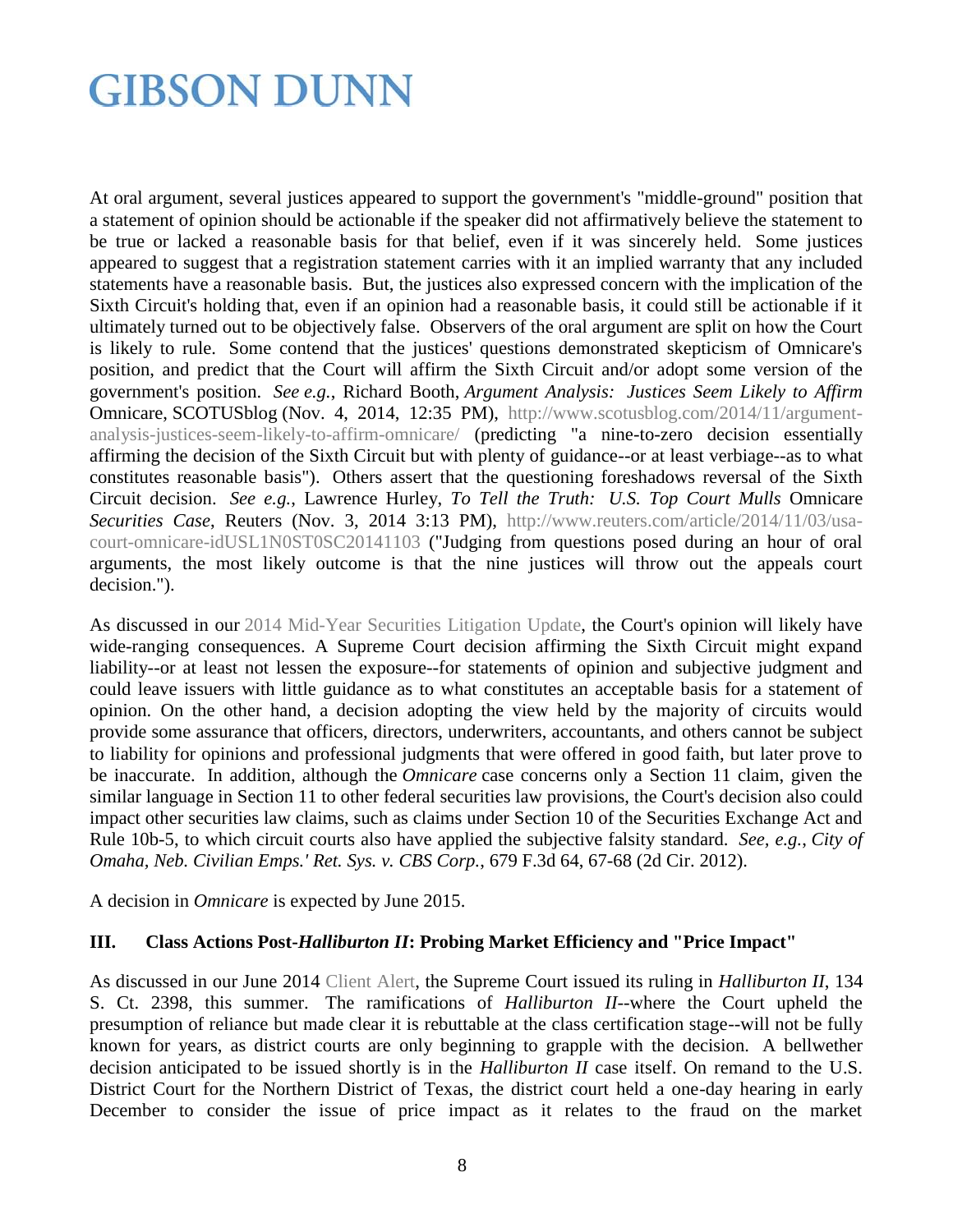presumption. *See* Minute Entry, *Eric P. John Fund, Inc. v. Halliburton Co.*, No. 02-cv-1152-M, (N.D. Tex. Dec. 1, 2014). This appears to have been just the sort of mini-trial that many predicted would occur in the wake of *Halliburton II*, with a "battle of the experts" on the issue of price impact, and the judge noted as much: "[I]f I buy what either one of the experts are saying to the exclusion of the other, then whoever is offering that expert has met the burden of persuasion. . . . This is a pretty stark choice that I have here."

While we will have to wait for the ruling on remand in *Halliburton II*, the second half of 2014 provided a few decisions addressing evidence of price impact in a post-*Halliburton II* world. Based on the small set of reported cases, courts naturally are focused on the "price impact" standard articulated by the Court. For example, in a case decided less than two months after *Halliburton II*, the Eleventh Circuit vacated and remanded in part a district court's decision granting class certification so the court could consider the defendants' evidence of price impact in light of *Halliburton II*. *Local 703, I.B. of T. Grocery & Food Emps. Welfare Fund v. Regions Fin. Corp.*, 762 F.3d 1248 (11th Cir. 2014). In stating that the district court's task on remand would "be limited in scope," the Eleventh Circuit noted that *Halliburton II* "only said that defendants '*may* seek to defeat the *Basic* presumption' with evidence that the misrepresentations did not impact the price. *Halliburton II* by no means holds that in every case in which such evidence is presented, the presumption will always be defeated." *Id*. at 1259 (emphasis in original) (citation omitted).

On remand in the *Regions* case, the district court heeded that message, finding that little had changed since its last ruling on the issue of reliance and class certification. *See Local 703, I.B. of T. Grocery & Food Emps. Welfare Fund v. Regions Fin. Corp.*, No. 10-cv-2847-IPJ, 2014 WL 6661918 (N.D. Ala. Nov. 19, 2014). The district court held that its previous ruling had already considered defendants' rebuttal evidence showing a lack of price impact, and that renewed consideration did not change its analysis. *Id.* at \*4. The court declined to engage in any *Daubert*-style examination of the experts at this stage of the proceeding and further stated that "nothing in *Halliburton II* requires the plaintiffs to produce an event study in opposition to defendants' event study on a class certification motion." *Id.* at \*4 n.3, \*8. The court also appeared disinclined to take issues away from the jury, finding that the cause of the stock decline was "so tied to the merits of this case that it is reserved for the trier of fact" and otherwise rejecting defendants' interpretation of *Halliburton II* as an attempt to "turn the class certification stage of securities litigation into a trial on the merits." *Id.* at \*8-10. Defendants again sought to appeal the class certification decision, but the Eleventh Circuit denied the Rule 23(f) petition. Order, *Regions Fin. Corp. v. Local 703, I.B. of T. Grocery & Food Emps. Welfare Fund*, No. 14-90022 (11th Cir. Jan. 14, 2015).

*Halliburton II* similarly provided no relief to defendants in a class certification dispute in the U.S. District Court for the District of Minnesota. In *IBEW Local 98 Pension Fund v. Best Buy Co.*, the court took into account the Supreme Court ruling (filed as supplemental authority by the parties), but found the defendants failed to submit evidence sufficient to rebut the presumption of reliance. No. 11 cv-429-DWF, 2014 WL 4746195, at \*6 (D. Minn. Aug. 6, 2014). Despite this loss in the district court, defendants persuaded the Eighth Circuit to accept an interlocutory appeal from the district court's class certification ruling. *See IBEW Local 98 Pension Fund v. Best Buy Co.*, Nos. 14-8020, 14-3178 (8th Cir. Sept. 24, 2014). Defendants, supported on appeal by amicus briefs from interested business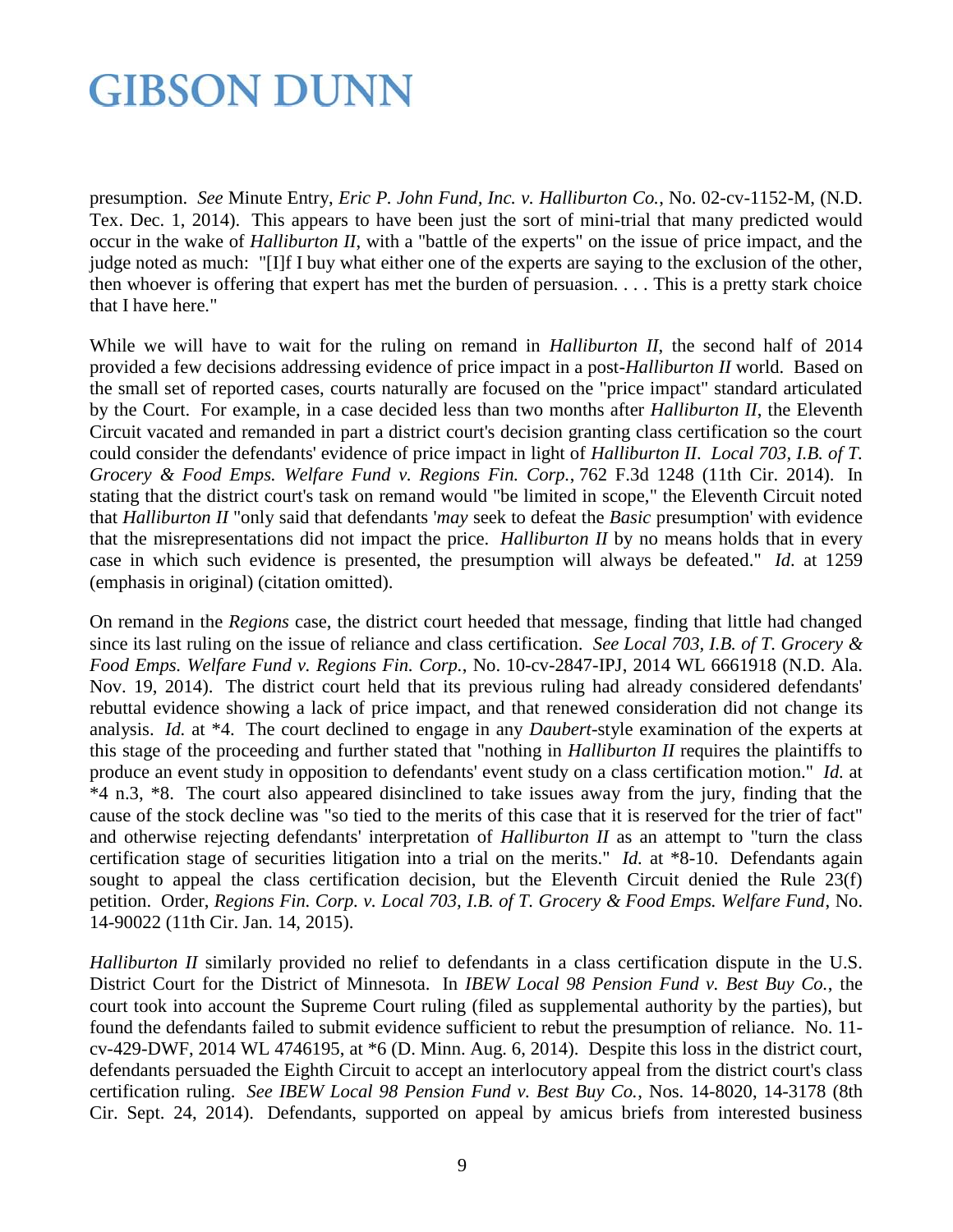organizations and groups, including the U.S. Chamber of Commerce, argue that the lower court misapplied *Halliburton II*. Specifically, defendants argue that in finding that alleged misrepresentations *could* have affected the stock price, in part on a theory of price maintenance- despite defendants' unrebutted evidence of lack of price impact--the district court may have disregarded a significant requirement of *Halliburton II* by failing to place the ultimate burden of persuasion on the issue of reliance on the plaintiffs.

Another case worth watching is *In re Vivendi Universal, S.A. Securities Litigation*, where the Southern District of New York rejected the defendant's request to move for judgment as a matter of law based on an intervening change in the law resulting from *Halliburton II*. No. 02-cv-5571-SAS, 2014 WL 4080950, at \*1-2 (S.D.N.Y. Aug. 18, 2014). The court noted that while *Halliburton II* permits consideration of price impact at the class certification stage, it "made no mention of how a plaintiff can prove price impact," which was the key issue in *Vivendi*. *Id.* at \*2. The court stated that the company would have to challenge plaintiffs' theory of price impact on appeal. *Id.* In December, the court entered a judgment of nearly \$50 million against the company, which has indicated it will appeal to the Second Circuit. Judgment, *In re Vivendi*, No. 02-cv-5571-SAS (S.D.N.Y. Dec. 22, 2014).

A fourth case, from the U.S. District Court for the Southern District of Florida, also granted plaintiffs' class certification motion despite defendants' rebuttal evidence on price impact. *See Aranaz v. Catalyst Pharm. Partners Inc.*, 302 F.R.D. 657 (S.D. Fla. 2014). Finding that plaintiffs were entitled to the presumption of reliance, the court then referred to the defendants' "daunting task of proving that the publicly known statement had no price impact," and citing Justice Ginsburg's concurrence in *Halliburton II* that the decision "should impose no heavy toll on securities-fraud plaintiffs with tenable claims." *Id.* at 673. The court first considered defendants' truth-on-the-market argument, but held that such a defense cannot be used to prove an absence of price impact at the class certification stage because it actually goes to materiality. *Id.* at 671. The court then rejected defendants' alternative evidence as insufficient to show no negative impact on price from the alleged misrepresentation. *Id.* at 672-73. Subsequent to this decision, the parties entered mediation and reached a court-approved settlement agreement. *See* Order, *Aranaz*, No. 13-cv-23878-UU (S.D. Fla. Dec. 3, 2014).

While these cases are not necessarily a sign of things to come, it remains to be seen whether other courts will be as resistant as the *Regions* court was to delving into *Daubert* challenges and issues touching upon the merits at the class certification stage. Most importantly, however, the *Halliburton II* district court's impending ruling on class certification is likely to be a bellwether decision on the "price impact" test, and is likely to influence how other courts approach this critical class certification issue. Ultimately, court rulings on the price impact issue will have to work their way through the appellate courts before any definitive conclusions about the import of *Halliburton II* can be reached.

#### **IV.** *Comcast***'s Continued Relevance in Class Certification Challenges**

In a similar vein, the aftermath of the Supreme Court's decision in *Comcast Corp. v. Behrend*, 133 S. Ct. 1426 (2013), continues to play out in securities class actions as lower courts apply the heightened predominance requirement of Rule 23(b)(3) articulated by the Court. As we noted in our [2014 Mid-](http://www.gibsondunn.com/publications/pages/2014-Mid-Year-Securities-Litigation-Update.aspx)[Year Securities Litigation Update,](http://www.gibsondunn.com/publications/pages/2014-Mid-Year-Securities-Litigation-Update.aspx) this increased scrutiny at the class certification stage, particularly as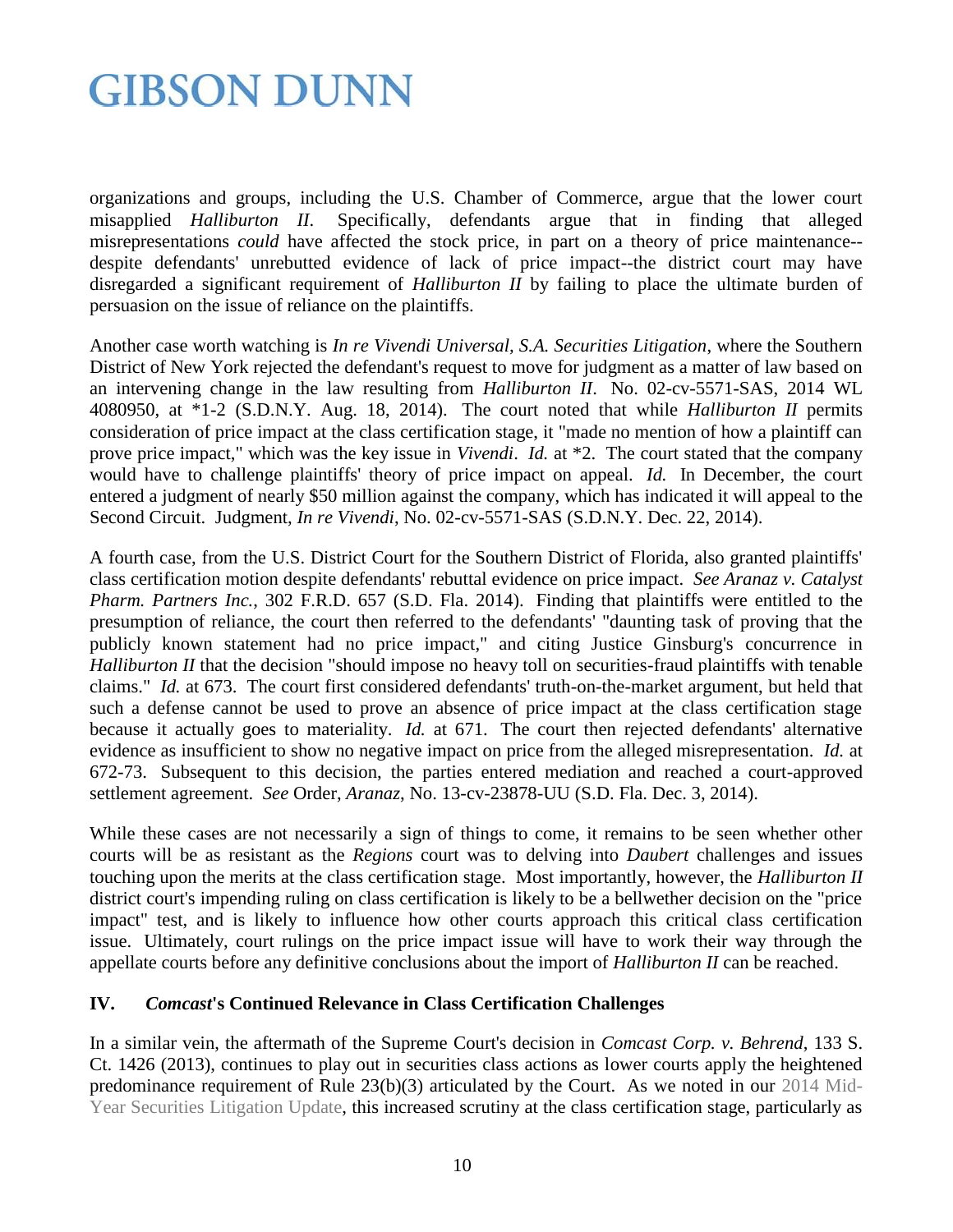to allegations of class-wide damages, has resulted in a more fact-intensive inquiry. Both plaintiffs and defendants are increasingly using experts to explain or undermine a proposed damages model, leading courts to resolve the "battle of the experts" earlier in the litigation. Additionally, courts seem more willing to bifurcate securities class actions, certifying as to liability but leaving the damages determination to individual class members. Overall, *Comcast* continues to assist defendants challenging class certification in securities cases, though it is far from settled that a plaintiff's failure to demonstrate a class-wide damages model will operate as an absolute bar to certification.

Three recent decisions illustrate these developments. First, in *Fort Worth Employees' Retirement Fund v. J.P. Morgan Chase & Co.*, 301 F.R.D. 116 (S.D.N.Y. 2014), the court denied class certification in a Section 11 class action, noting that *Comcast* placed "emphasis on the importance of damages calculations to the analysis of predominance at the class certification stage." *Id.* at 140. While the court found that the plaintiffs' damages model appeared to be "sufficiently linked with the theory of liability," it concluded that the plaintiffs could not show "that damages can be calculated on a classwide basis." *Id.* at 141. The plaintiffs' expert proposed three methods to calculate damages and stated that in his opinion, "class-wide damages can be calculated in a formulaic manner." *Id.* (internal quotation mark omitted). Nevertheless, the court emphasized that "a more precise specification of the damages calculation method is necessary to assure that the model is in fact linked with the theory of liability." *Id.* Although the expert was "confident" in his ability to apply a class-wide damages model, the court refused to rely on his "say-so" because he had not in fact created such a model. *Id.* at 141-42 (internal quotation marks omitted). The court went on to certify the class for liability purposes only. *Id.* at 142. A status conference in the case was scheduled for January 16, 2015. Order, *Fort Worth Emps.' Ret. Fund*, No. 09-cv-3701-JPO (S.D.N.Y. Jan. 7, 2015).

*IBEW Local 98 Pension Fund v. Best Buy Co.*--the same case discussed above as to the *Halliburton II* "price impact" issue currently on appeal to the Eighth Circuit--also addresses class-wide proof of damages. In *Best Buy*, the district court ultimately held that damages were capable of measurement on a class-wide basis, but only after a fairly extensive analysis of the evidence presented by the plaintiffs' expert. No. 11-cv-429-DWF, 2014 WL 4746195, at \*7-8. The plaintiffs alleged that the defendant's false and misleading statements artificially inflated its stock price until the defendant revealed its true financial condition at a later date, resulting in a 14% decline in the stock price. *Id.* at \*2. The court noted that the expert performed an event study using methodology for the quantification of damages to show that damages were capable of calculation on a class-wide basis. *Id.* at \*7. The expert focused on the two disclosure dates to ascertain "whether new, material information was quickly incorporated into [the defendant's] stock price," and concluded that the first disclosure positively impacted the stock price, while the second negatively impacted the stock price. *Id.* The *Best Buy* court recognized the "potential gap in damages" from the time of the opening of the market until the time of the first disclosure, but concluded that this gap would not "make the calculation of damages difficult or improper." *Id.* Although there would likely be "issues regarding the timing of a particular investor's purchase in relation to the fraudulent statements," the court found that these individual issues would not predominate over common ones and certified the class. *Id.* at \*7-8.

In a final decision, *Cromeans v. Morgan Keegan & Co.*, the court certified the class for claims of violation of the Missouri Blue Sky law and negligent underwriting in the defendant's sale of bonds,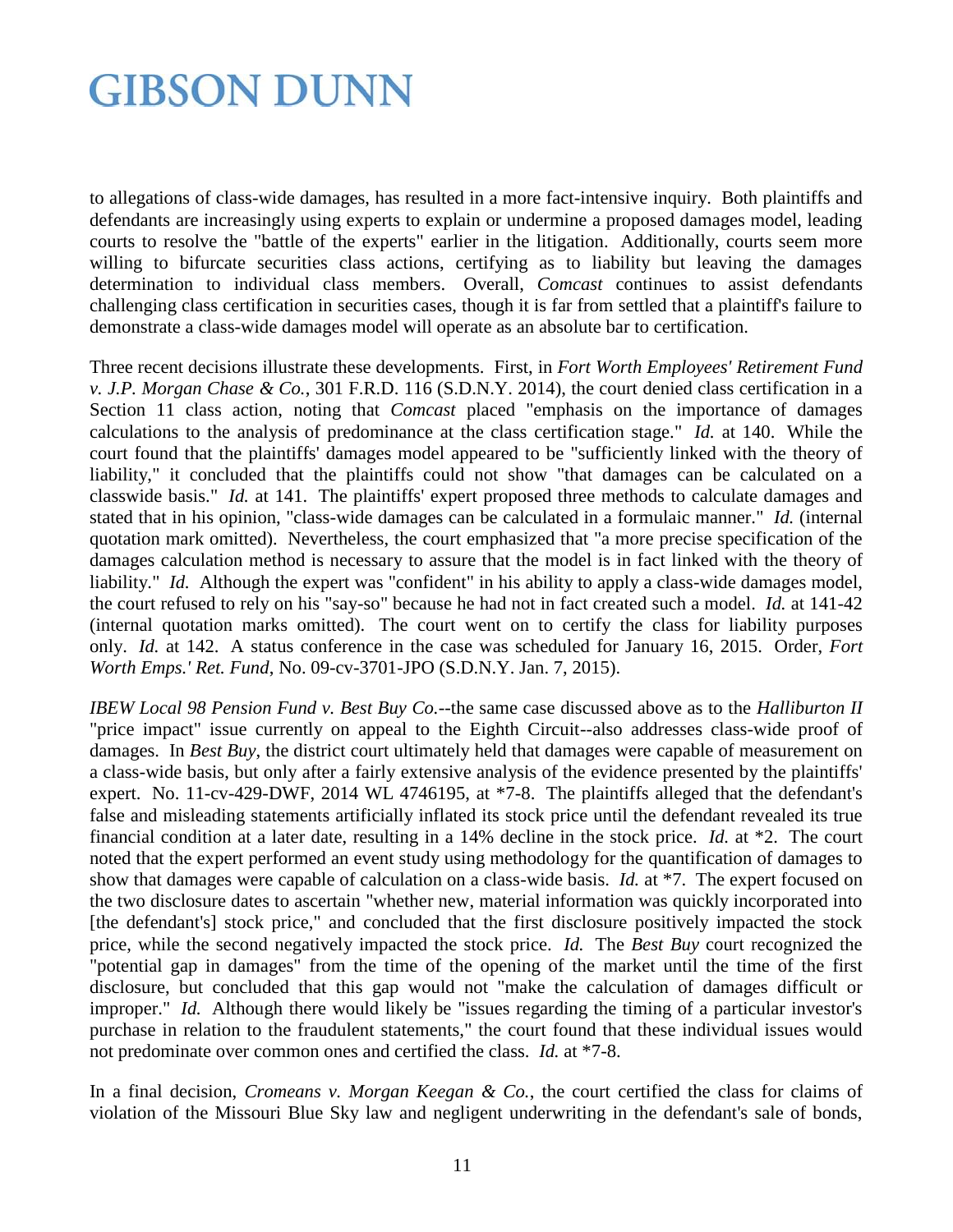even though the plaintiffs did not present any measure of damages. No. 12-cv-4269-NKL, 2014 WL 4722217, at \*13-14, \*16 (W.D. Mo. Sept. 23, 2014). The court observed that other courts have not read *Comcast* broadly enough to decertify classes based solely on individual differences in class members' damages, "instead holding that [*Comcast*] simply requires a plaintiff to show a linkage between its theory of liability and theory of damages." *Id.* at \*13. Applying this requirement to the facts at hand, the court found a "straightforward" linkage because the "Plaintiffs claim that they paid valuable consideration for the bonds and the bonds are now worthless." *Id.* at \*14. The court reasoned that the variation in the amounts gained by resale of the bonds by each plaintiff "does not defeat the common issue of liability," and the damages calculation is based on the "mechanical" application of "a single model [] to all members of the class." *Id.*

Defendants challenging certification in securities class actions are likely to continue relying on *Comcast*, and as with price impact challenges, expert testimony regarding the method of proving damages will continue to play an important role. But cases litigating *Halliburton II*'s "price impact" test are likely to overshadow *Comcast* in the near term.

### **V. Limits on Named Plaintiff's Standing to Sue**

In our [2013 Mid-Year Securities Litigation Update,](http://www.gibsondunn.com/publications/Pages/2013-Mid-Year-Securities-Litigation-Update.aspx) we reported that the Supreme Court denied a petition for certiorari in *Goldman, Sachs & Co. v. NECA-IBEW Health & Welfare Fund*, 133 S. Ct. 1624 (2013), following a well-publicized decision from the Second Circuit, holding that a named plaintiff may assert claims on behalf of a putative class that the named plaintiff would not have standing to raise itself. *See NECA-IBEW Health & Welfare Fund v. Goldman Sachs & Co.*, 693 F.3d 145, 164 (2d Cir. 2012). However, even the Second Circuit's expansive holding was not entirely without limit. The court permitted the named plaintiff to assert class claims related to mortgagebacked certificates that were all backed by mortgages from a defined set of common lenders that had originated mortgages backing the plaintiff's certificates, because those claims "raise[d] a sufficiently similar set of concerns to permit [the plaintiff] to purport to represent Certificate-holders from those Offerings." *Id.* But, to the extent the named plaintiff sought to assert claims on behalf of purchasers of Certificates from other, non-common lenders, the Second Circuit held that the plaintiff lacked standing to assert those claims, because they involved "alleged injuries [with] the potential to be very different [from the plaintiff's alleged injuries]--and could turn on very different proof." *Id.* at 163- 64. Essentially, the Second Circuit's holding limited the plaintiff's standing to assert claims on behalf of other putative class members if the defendants' conduct as to the plaintiff and others implicates "the same set of concerns." *Id.* at 162.

On remand, the plaintiff filed a Fourth Amended Complaint that included claims pertaining to seven offerings as to which the Second Circuit had expressly denied standing to the plaintiff. *See* No. 08-cv-10783-MGC (S.D.N.Y. Nov. 5, 2012). In June 2014, defendants moved to dismiss these claims on the grounds that, among other things, they "violate[d] the Second Circuit's mandate by asserting claims that that court held that NECA lacked standing to bring." No. 08-cv-10783-MGC (S.D.N.Y. June 10, 2014). The plaintiff argued that the claims should not be dismissed because the new Second Circuit standard nonetheless required the district court to examine whether the new claims involved common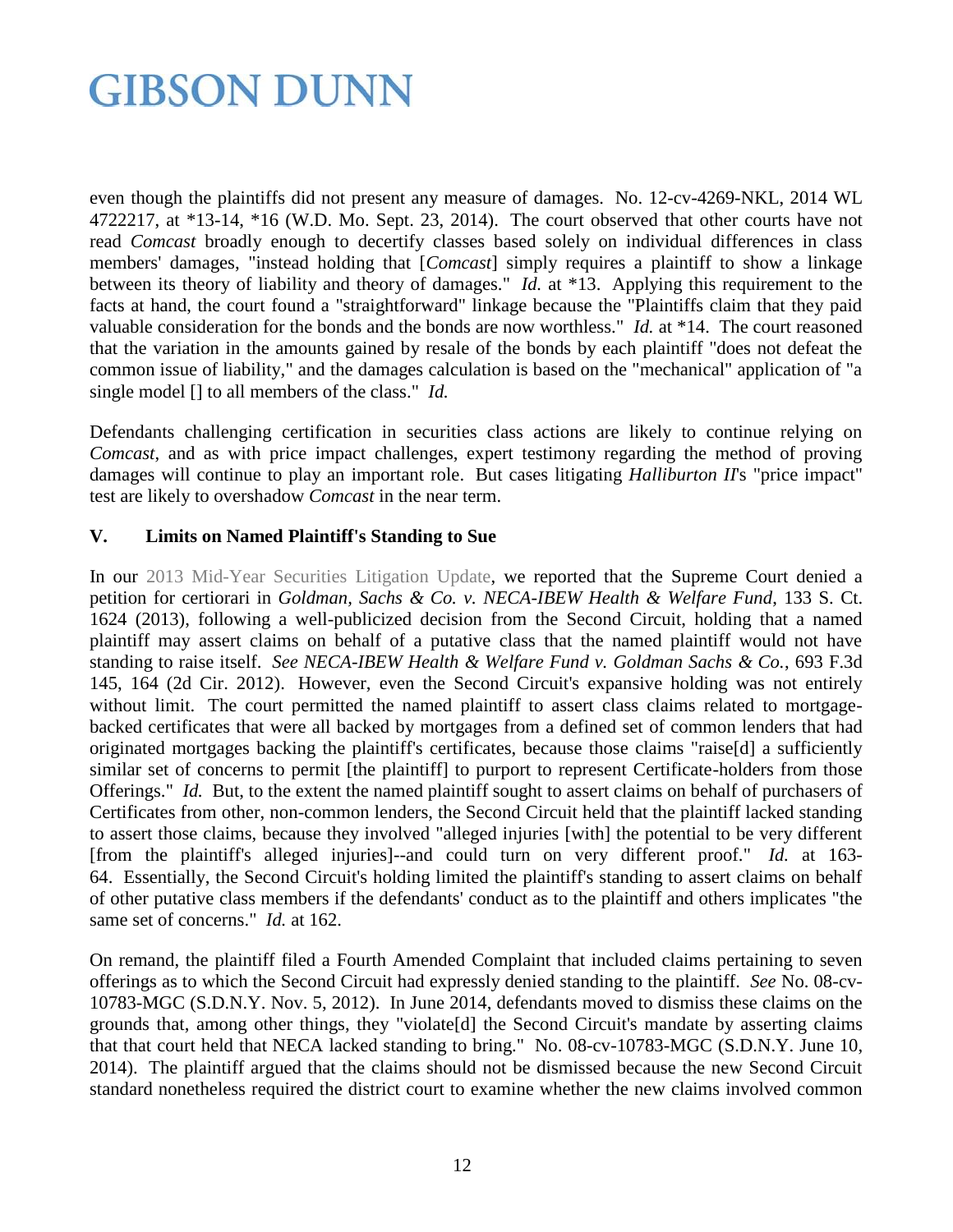loan originators. In July 2014, the district court granted the defendants' motion to dismiss those claims. *See* Memo Endorsement, No. 08-cv-10783-MGC (S.D.N.Y. July 10, 2014).

The plaintiff moved for interlocutory appeal, seeking immediate Second Circuit review of the district court's dismissal of the seven claims, arguing that the offerings involved in those claims did, in fact, involve a common loan originator because the offerings at issue were backed by mortgages originated by Goldman, which also originated mortgage loans the plaintiff bought. Motion to Amend, No. 08-cv-10783-MGC (S.D.N.Y. July 28, 2014). Last week, the district court denied the plaintiff's motion, holding that the Second Circuit explicitly dismissed and "gave no instruction regarding an opportunity to restore" the dismissed claims, and that "[e]ven if [the Second Circuit] had not mandated dismissal . . . the decision to allow repleading would be left to [the district court's] discretion." Opinion at 6, No. 08-cv-10783-MGC (S.D.N.Y. Jan. 6, 2015).

### **VI.** *American Pipe* **Tolling Split Remains Unresolved**

In our [2014 Mid-Year Securities Litigation Update,](http://www.gibsondunn.com/publications/pages/2014-Mid-Year-Securities-Litigation-Update.aspx) we reported that the Supreme Court had granted certiorari in *Public Employees' Retirement System of Mississippi v. IndyMac MBS, Inc.*, 134 S. Ct. 1515 (2014), to resolve whether the class action tolling doctrine of *American Pipe & Construction Co. v. Utah*, 414 U.S. 538 (1974), applies to the three-year statute of repose for claims under the Securities Act of 1933. However, in late September, days before the case was scheduled to be argued, the Court dismissed the writ of certiorari as improvidently granted, following the plaintiffs' partial settlement with many of the defendants. 135 S. Ct. 42 (2014). Dismissal of the writ left the circuit split unsolved and let stand the Second Circuit's holding that the filing of a class action does not toll the 1933 Act's statute of repose, rendering the proposed individual claims untimely.

Notably, the Second Circuit's decision contrasted with the Tenth Circuit's prior holding in *Joseph v. Wiles*, which concluded that *American Pipe* is not actually a "tolling" doctrine or even an equitable rule at all, but rather a legal rule that treats the filing of a class action as a pre-filing of all covered individual claims within the limitations and repose periods, preserving those claims as timely. 223 F.3d 1155, 1166-68 (10th Cir. 2000). The contrasting Second and Tenth Circuit approaches were recently examined by the U.S. District Court for the Southern District of Texas, which ultimately followed the Tenth Circuit's holding in *Joseph* that a previously-filed class action preserved subsequent individual claims notwithstanding the statute of repose. *In re BP P.L.C. Secs. Litig.*, No. 13-cv-1393, 2014 WL 4923749, at \*5 (S.D. Tex. Sept. 30, 2014).

This past June, the Supreme Court emphasized that statutes of repose "effect a legislative judgment that a defendant should 'be free from liability after the legislatively determined period of time'" and are "in essence an 'absolute bar' on a defendant's temporal liability." *CTS Corp. v. Waldburger*, 134 S. Ct. 2175, 2183 (2014) (alteration omitted). The *Waldburger* Court emphasized--as the Court previously had done--that "[s]tatutes of repose . . . generally may not be tolled." *Id.* at 2183 (citing *Lampf, Pleva, Lipkind, Prupis & Petigrow v. Gilbertson*, 501 U.S. 350, 363 (1991)). Although *Waldburger* concerned preemption of a state statute of repose and did not conclusively resolve the circuit split that the Court appeared poised to address in *IndyMac*, *Waldburger* may suggest that when the Supreme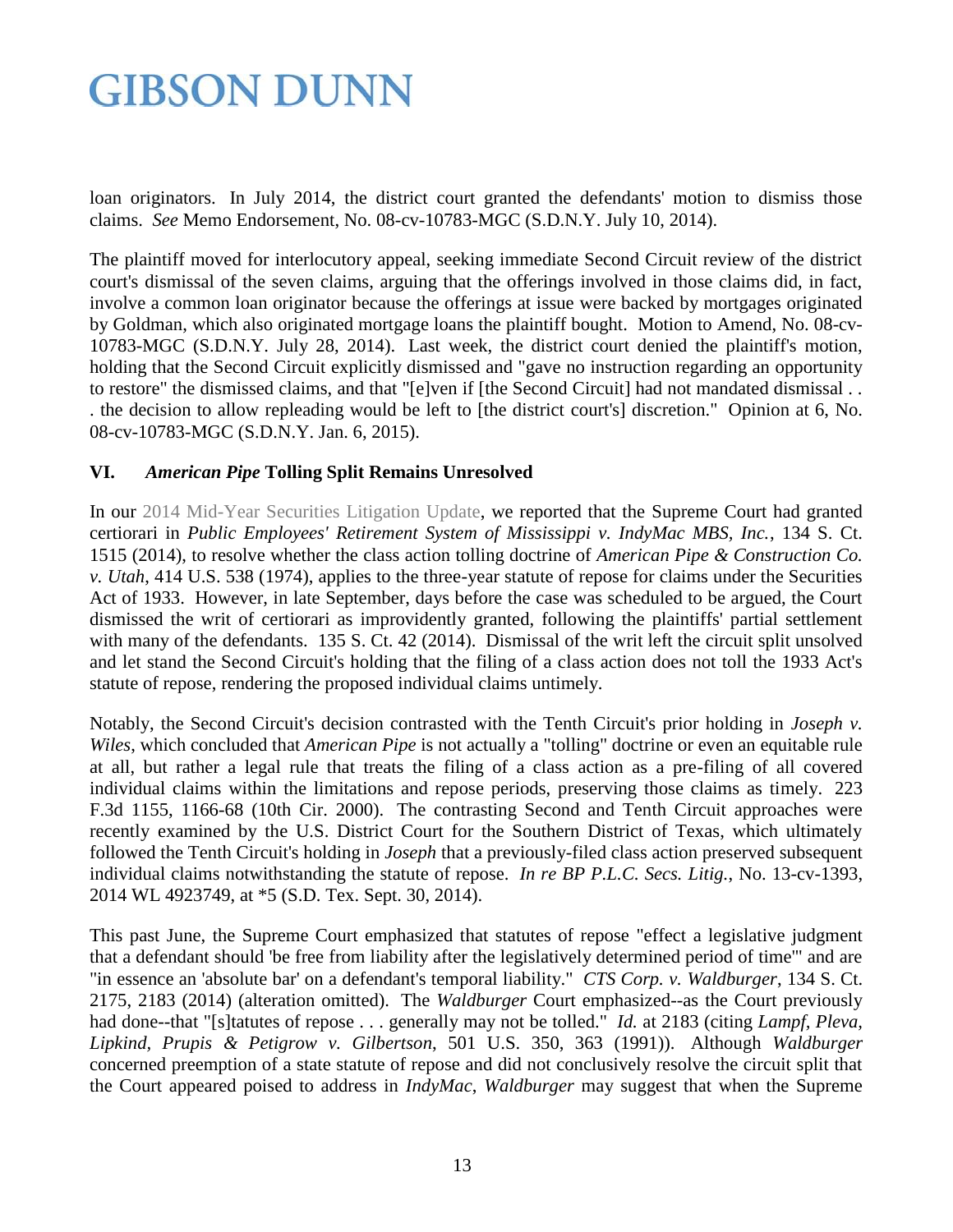Court ultimately resolves the circuit split, it will find that the *American Pipe* doctrine does not apply to statutes of repose.

### **VII. Restricting Extraterritorial Suits: Courts Continue to Define Which Transactions Qualify as "Domestic" Under** *Morrison*

In 2014, courts continued to explore which transactions with extraterritorial elements qualify as domestic following *Morrison v. National Australia Bank Ltd.*, which held that Section 10(b) of the Securities Exchange Act applies only to "transactions in securities listed on domestic exchanges, and domestic transactions in other securities." 561 U.S. 247, 267 (2010). Following the Second Circuit's decision in *Absolute Activist Value Master Fund Ltd. v. Ficeto*, 677 F.3d 60, 68 (2d Cir. 2012)- holding that a plaintiff could establish a "domestic" transaction if irrevocable liability in relation to a security was incurred, or title to the security was transferred, within the United States--a number of district courts have continued to apply Section 10(b) based on the location of the transaction at issue. *See, e.g.*, *Alpha Capital Anstalt v. New Gen. Biofuels, Inc*., No. 13-cv-5586-VEC, 2014 WL 6466994, at \*13 (S.D.N.Y. Nov. 18, 2014) (denying defendants' motion to dismiss where relevant security agreements were executed in the United States); *SEC v. Funinaga*, No. 13-cv-1658 JCM-CWH, 2014 WL 4977334, at \*8 (D. Nev. Oct. 3, 2014) (denying defendants' motion to dismiss where defendants transferred title to relevant securities in the United States by "transmitt[ing] application forms, money, and investment certificates to and from Las Vegas offices and bank accounts"); *Takiguchi v. MRI Int'l, Inc.*, No. 13-cv-01183-JAD-VCF, 2014 WL 4663851, at \*2 (D. Nev. Sept. 18, 2014) (denying defendants' motion to dismiss where plaintiffs were required to mail applications to purchase securities to defendants' Las Vegas headquarters and wire investment funds to defendants' bank in Las Vegas).

### **A. Redefining** *Morrison***: Second Circuit Adds to the "Domestic Transaction" Test**

In what might signal a reversal of the trend, the Second Circuit recently held in *Parkcentral Global Hub Ltd. v. Porsche Automobile Holdings SE*, that "a domestic transaction is *necessary but not necessarily sufficient* to make § 10(b) applicable" to claims with extraterritorial elements. 763 F.3d 198, 216 (2d Cir. 2014) (emphasis added). In *Parkcentral*, plaintiff hedge funds entered into private securities-based swap agreements in the United States, under which the amount of gain or loss depended on the value of Volkswagen stock, which was only traded on foreign exchanges. *Id*. at 201. Although defendant Porsche was not involved in plaintiffs' swap agreements, plaintiffs alleged that they sustained losses as a result of Porsche's misrepresentations about its intention to acquire shares in Volkswagen. *Id*. at 202-03, 207. The district court granted defendants' motion to dismiss, finding the claims did not involve domestic transactions because that designation applied only to "purchases and sales of securities explicitly solicited by the issuer in the U.S., rather than transactions in foreign-traded securities--or swap agreements that reference them--where only the purchaser is located in the United States." *Id*. at 213 (internal quotation marks omitted).

The Second Circuit affirmed the dismissal on different grounds, holding that "while a domestic transaction or listing is *necessary* to state a claim under § 10(b), a finding that these transactions were domestic would not *suffice* to compel the conclusion that the plaintiffs' invocation of § 10(b) was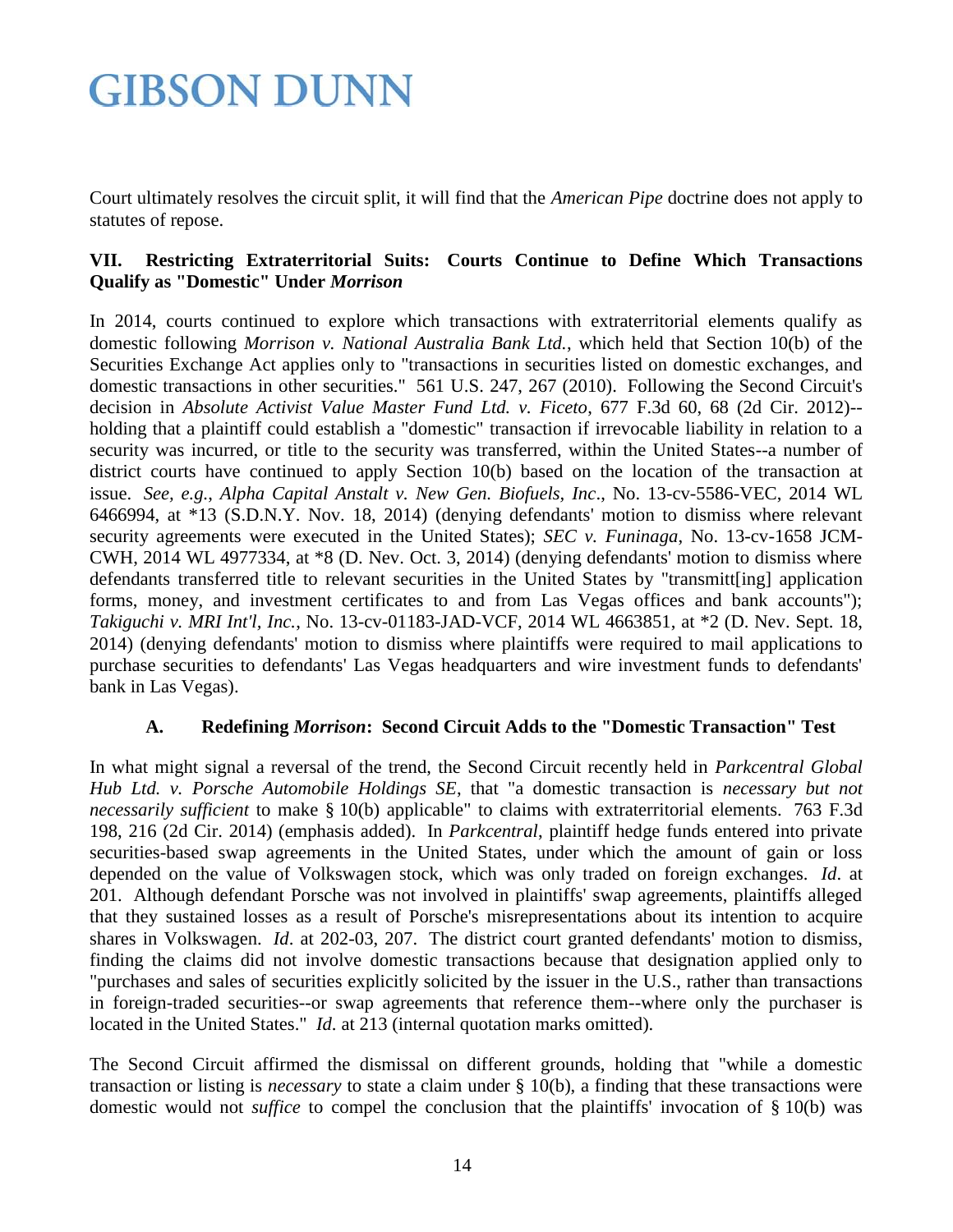appropriately domestic." *Id.* at 216 (emphasis in original). In other words, the Second Circuit adopted a "domestic transaction plus" test. Because plaintiffs' claims concerned statements made by an essentially uninvolved defendant in Germany with respect to stock in a German company traded only on European exchanges, the court found the plaintiffs' claims were impermissibly extra-territorial despite the existence of swap agreements entered into domestically with a party other than the defendant. *Id.* Although the Second Circuit held that a domestic transaction by itself may be insufficient to justify the extraterritorial application of Section 10(b), the court did not specify what additional factors are required to permit such an application.

### **B. Trends in Suits Against Foreign Issuers**

In line with the trend limiting extraterritorial application of U.S. securities laws, the number of class action filings against foreign issuers (*i.e.*, companies headquartered outside the United States) declined for the third consecutive year. According to Cornerstone Research, the percentage of filings against foreign issuers declined to pre-2010 levels in 2014. Specifically, the number of federal securities class action filings against foreign issuers decreased to 12% of all filings in the first half of 2014, down from 18% in 2013, 21% in 2012, and 33% in 2011. Figure 5 below, courtesy of Cornerstone Research, shows this trend.

### *Figure 5:*



### CLASS ACTION FILINGS-FOREIGN (CAF-F) INDEX™ ANNUAL NUMBER OF CLASS ACTION FILINGS BY LOCATION OF HEADQUARTERS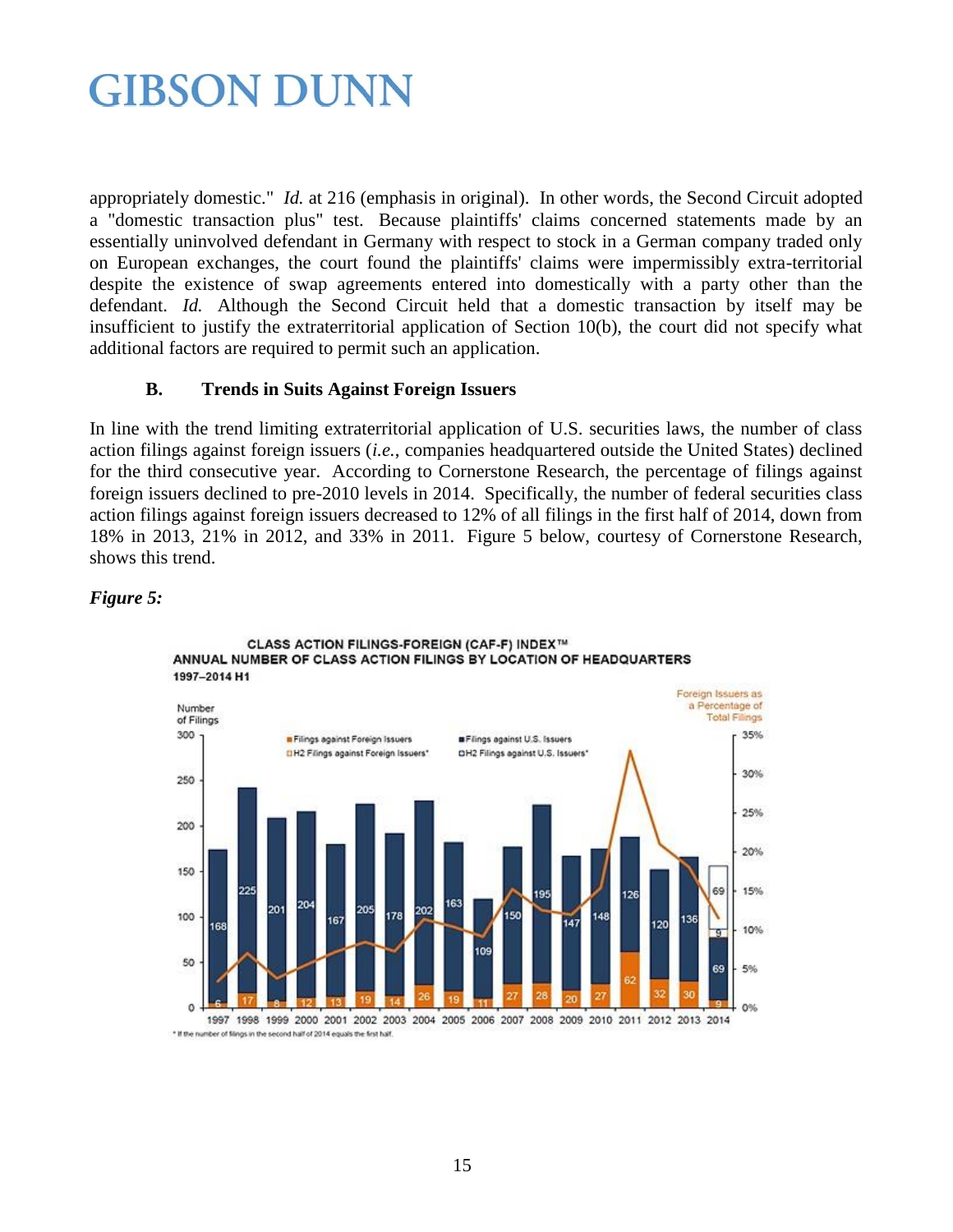#### **VIII. Another Eventful Year in Delaware Courts**

While the news that merger objection case filings are in decline in the federal courts, several Delaware state court decisions last year provide important new guidance on a range of issues confronting companies involved in M&A transactions.

### **A. Delaware Supreme Court** *C&J Energy* **Opinion Offers Guidance in Change-in-Control Transactions**

In a December 2014 decision reaffirming the longstanding principle under Delaware law that "there is no single blueprint that a board must follow to fulfill its [*Revlon*] duties," the Delaware Supreme Court issued a ruling reversing an order of the Court of Chancery granting a preliminary injunction that would have enjoined an agreed-to merger and required a mandatory post-signing 30-day go-shop period. *See C&J Energy Servs., Inc. v. City of Miami Gen. Emps.' and Sanitation Emps.' Ret. Trust*, No. 655/657, 2014 WL 7243153, at \*14 (Del. Dec. 19, 2014) (internal quotation marks omitted). As reported in our recent [Client Alert,](http://www.gibsondunn.com/publications/Pages/Delaware-Supreme-Court-Issues-Important-Guidance-on-Revlon-Duties.aspx) the Delaware Supreme Court in *C&J Energy* held that the Court of Chancery had imposed a non-existent requirement that a selling company must engage in an active market process as a matter of law. *Id.* at \*17.

The transaction that gave rise to the lawsuit was a proposed merger between a Delaware corporation, C&J Energy Services, and a Bermuda subsidiary of Nabors Industries. *Id.* at \*1. The Court of Chancery determined that the C&J board was informed of the company's value and was not conflicted, but nevertheless concluded that it was "plausible" that the board transgressed *Revlon*'s requirement that it seek the highest immediate value reasonably available because the board did not have "impeccable" knowledge of the assets of the company acquiring it. *Id.* at \*1, \*15 (internal quotation marks omitted). Thus, the Court of Chancery enjoined the stockholder vote for 30 days and instructed C&J to actively shop itself during that 30-day period. *Id.* at \*1.

The Delaware Supreme Court, *en banc*, unanimously reversed the lower court and held that enjoining the merger was not proper. *Id.* at \*2. First, the Supreme Court held that the lower court applied the wrong legal standard for the issuance of a preliminary injunction. *Id.* at \*13. Rather than requiring plaintiffs to demonstrate a reasonable probability of success on the merits in order to secure preliminary injunctive relief, the lower court granted relief based on the mere "plausible" ability to succeed on the merits. *Id.* Second, the Supreme Court held that, in determining success on the merits was "plausible," the lower court erred in holding that an affirmative go-shop period was required in order to satisfy the *Revlon* doctrine. *Id.* at \*14-15. *Revlon* imposed no such requirement; it only required a process that would ensure a bidder willing to pay more for a company had a meaningful opportunity to submit a viable bid. *Id.* at \*14. The question under *Revlon*, the court noted, is "whether the directors made a *reasonable* decision, not a *perfect* decision." *Id.* (emphasis in original) (internal quotation marks omitted).

As noted in our [Client Alert,](http://www.gibsondunn.com/publications/Pages/Delaware-Supreme-Court-Issues-Important-Guidance-on-Revlon-Duties.aspx) the key takeaway is the opinion's reinforcement of the *Revlon* principle that the central question is "'whether the directors made a *reasonable* decision, not a *perfect* decision.'" *Id. C&J Energy* reinforces that the *Revlon* standard gives a board significant discretion to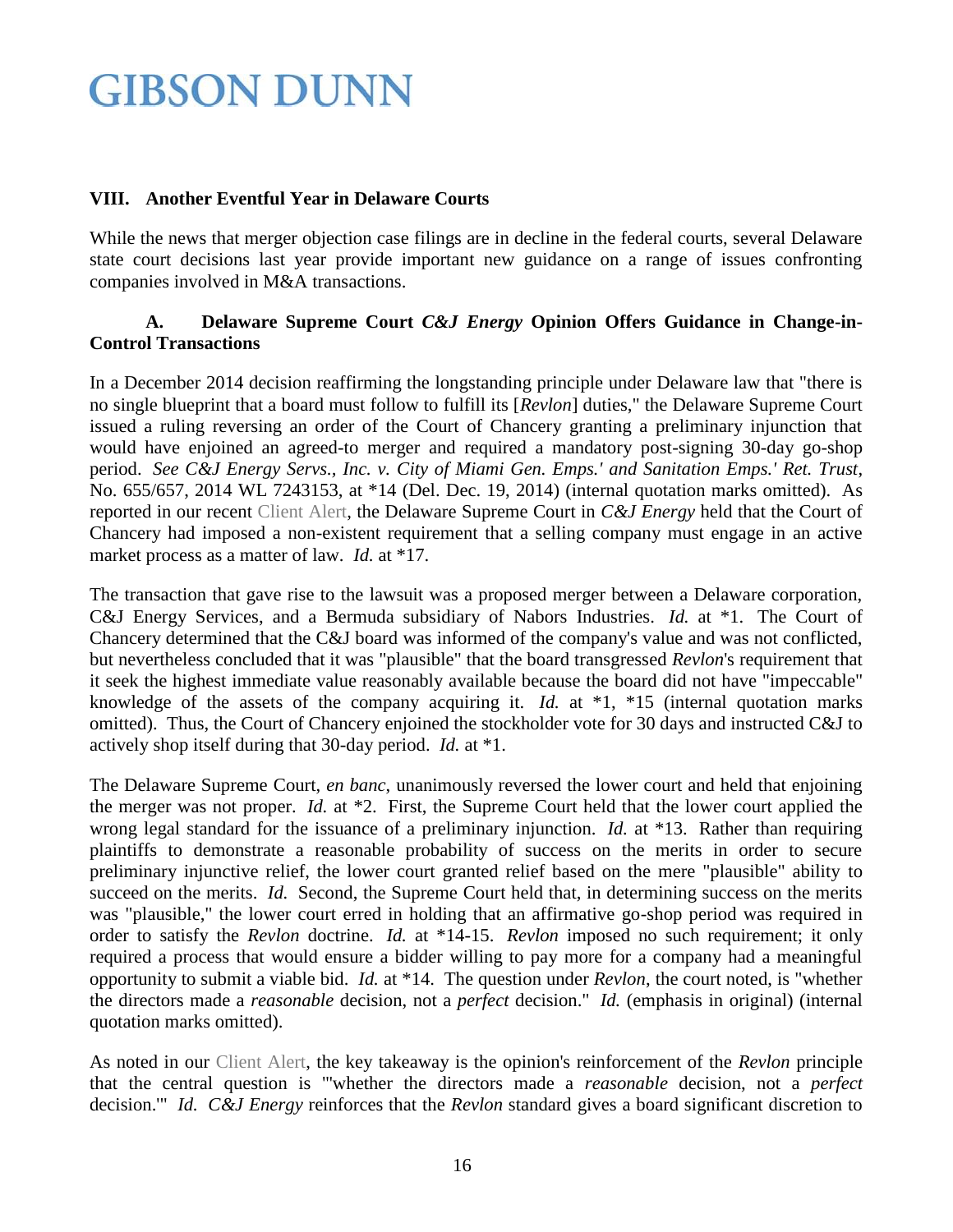"pursue the transaction it reasonably views as the most valuable to stockholders"--provided that decision is accompanied by at least a market check. *Id.* However, while "an *effective* market check" is mandatory, an *active* market checks is not always necessary. *Id.* (emphasis added). The requirement is intended to be flexible, and may be "effective" so long as it gives "any bidder interested in paying more for a company an opportunity to do so." *Id.* Hence, a passive market check, when employed with other safeguards, can satisfy *Revlon* duties. *Id.* Finally, while several recent decisions have left the strong impression that the Court of Chancery's equitable authority is remarkably broad, the court held in *C&J Energy* that it nonetheless has its limits, and "it is not uncabined." *Id.* at \*18. According to the Delaware Supreme Court, the lower court's exercise of its equitable authority was overly broad where its use of a preliminary injunction would have "divest[ed] third parties of their contractual rights." *Id.*

#### **B. Delaware Chancery Court Addresses Alleged "Control" by Stockholders Holding Less Than 50% of a Corporation's Stock**

The Delaware Court of Chancery issued two recent decisions on the important question of what constitutes "control" by a stockholder holding less than 50% of a corporation's stock. In *In re Zhongpin Inc. Stockholders Litigation*, No. 7393-VCN, 2014 WL 6735457 (Del. Ch. Nov. 26, 2014), and *In re KKR Financial Holdings LLC Shareholder Litigation*, 101 A.3d 980 (Del. Ch. 2014), plaintiffs sought to challenge deals involving minority stockholders purportedly acting on both sides of transactions. In both cases, plaintiffs argued that the transactions involved "controlling stockholders," and thus should be analyzed under the entire fairness standard rather than the more deferential business judgment standard. While Chancellor Bouchard (in *KKR*) and Vice Chancellor Noble (in *Zhongpin*) reached opposite conclusions about the control of the stockholder in question in these cases, which involved very different facts, the decisions provide important guidance to companies and significant stockholders considering transactions that may be challenged as controlling stockholder transactions.

As a general rule, a stockholder who owns less than 50% of a corporation's outstanding stock presumptively is not a controlling stockholder. *Citron v. Fairchild Camera & Instrument Corp.*, 569 A.2d 53, 70 (Del. 1989). To rebut this presumption, "a plaintiff must allege domination by [the] minority shareholder through actual control of corporate conduct." *Id.*

In *In re KKR*, plaintiffs sought entire fairness review of a merger between KKR & Co. L.P. ("KKR") and KKR Financial Holdings LLC ("KFN"). 101 A.3d at 983. Plaintiffs sought to rebut the business judgment presumption by arguing that (1) KKR, while an owner of less than 1% of KKN stock, was a "controlling" stockholder of KKN and (2) at least half of the directors who approved the transaction were not disinterested or independent. *Id.* 

Plaintiffs contended that KKR controlled KKN--despite the minimal stockholdings--because a management agreement ceded almost all of KKN's day-to-day operational control to KKR. *Id.* The court acknowledged KKR's operational control of KKN, but found that KKR was not a controlling stockholder because the complaint failed to "support a reasonable inference that KKR *controlled the KFN board* . . . such that the directors of KFN could not freely exercise their judgment." *Id*. at 993 (emphasis in original). Plaintiffs' allegations, the court concluded, did not give rise to a reasonable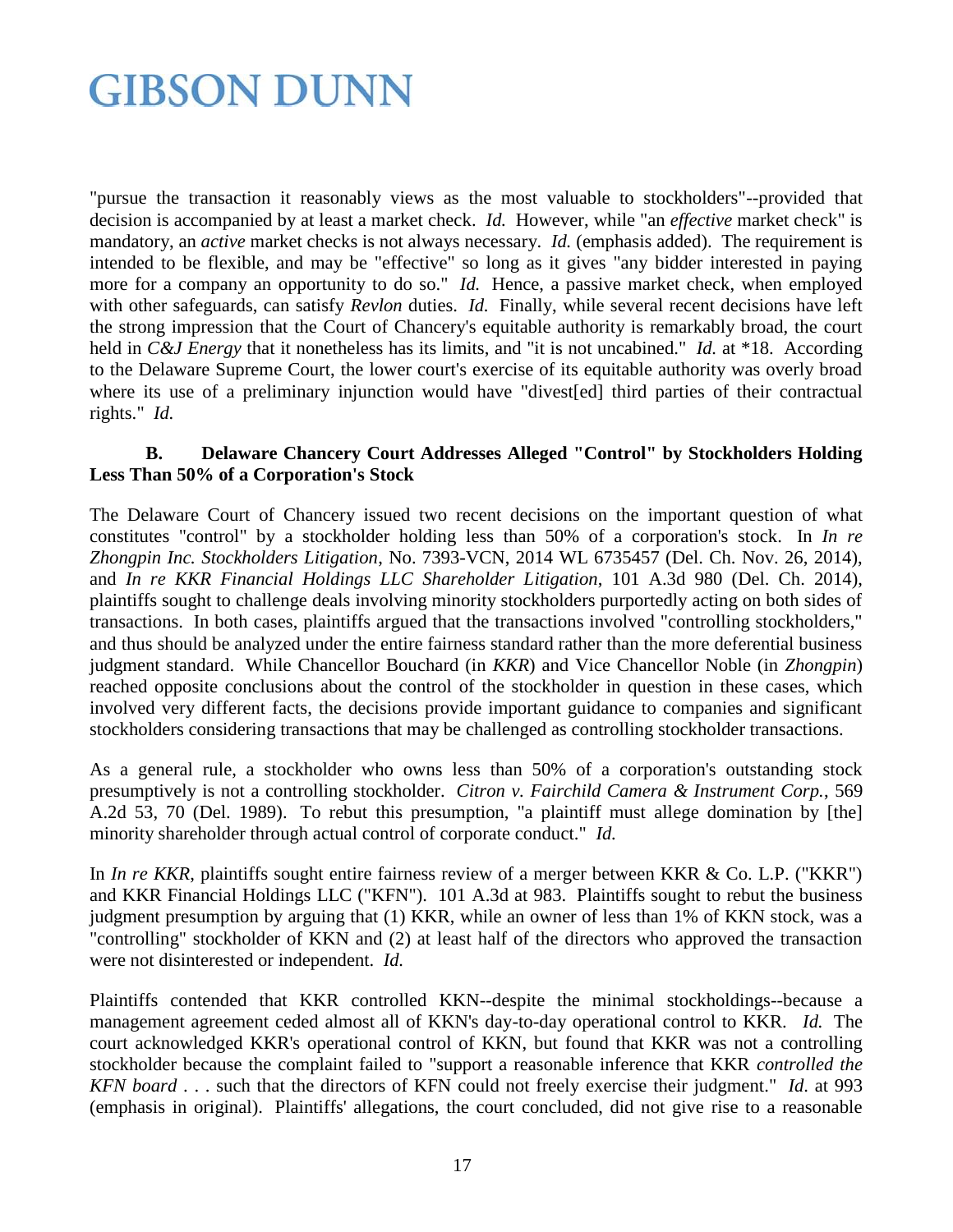inference that the directors lacked disinterestedness or independence. *Id.* at 998-99. Thus, the board's decision was protected under the business judgment rule. *Id*.

In *In re Zhongpin*, Vice Chancellor Noble reached the opposite conclusion: that plaintiffs sufficiently pled facts raising an inference that Xianfu Zhu--Zhongpin Inc.'s founder, Chairman of the Board, and CEO--was a controlling stockholder, despite Zhu owning only 17.3% of the company's stock. 2014 WL 6735457, at  $*7$ ,  $*12$ . Plaintiffs challenged the directors' decision to approve Zhu's going-private bid. *Id.* at \*1. Plaintiffs argued that, rather than being subject to the business judgment rule, the merger was subject only to the entire fairness standard because of Zhu's control. *Id.* at \*5-6.

The court looked to the language of the company's 10-K, which acknowledged that Zhu was the "largest shareholder" and had "significant influence over [the company's] management and affairs and could exercise this influence against your best interests." *Id.* at \*7. It further noted that Zhu could "exercise significant influence over [the] company, including, but not limited to, any shareholder approvals for the election of [company] directors . . . the selection of [company] senior management . . . [and] mergers and acquisitions." *Id.* The court discussed Zhu's power to control the day-to-day operations of the company and noted that Zhu's departure from the company would have had a materially adverse impact on the company. *Id.* at \*9. Plaintiffs pled that another bidder was only interested in the transaction if Zhu were to remain at the company, *id.* at \*3, and the court found it noteworthy that the company did not receive any other bids during the go-shop period, implying that Zhu's power over the company discouraged any other potential acquirers from attempting to gain control over the company, *id.* at \*9. All of these facts, the court concluded, were sufficient to support a finding that Zhu possessed both latent and active control of Zhongpin. *Id.* 

Thus, while the "actual control" test to determine a minority shareholder's control of an organization "is not an easy one to satisfy," it is possible where there is evidence that the stockholder can or does control the board and the board's decision making process. *In re PNB Holding Co. S'holders Litig.*, No. Civ. A. 28-N, 2006 WL 2403999, at \*9 (Del. Ch. Aug. 18, 2006).

### **C. Delaware Court of Chancery Continues to Uphold Forum-Shifting Bylaws**

As discussed in our prior updates, courts across the country have upheld the facial validity of corporate bylaws that select the Delaware Court of Chancery as the exclusive forum for litigation relating to the company's internal affairs, including stockholder derivative suits. *See Boilermakers Local 154 Ret. Fund v. Chevron Corp.*, 73 A.3d 934 (Del. Ch. 2013); s*ee also Hemg Inc. v. Aspen Univ.*, No. 650457/13, 2013 WL 5958388 (N.Y. Sup. Ct. Nov. 4, 2013); *In re MetroPCS Commc'ns, Inc.*, 391 S.W.3d 329 (Tex. App. 2013). Case law in Delaware and beyond has continued to uphold these provisions, signaling that forum-selection bylaws are here to stay. In the first half of 2014, courts in Illinois and California dismissed actions based on such forum-selection provisions. *Miller v. Beam Inc.*, No. 2014 CH 00932, 2014 WL 2727089 (Ill. Cir. Ct. Mar. 5, 2014); *Groen v. Safeway Inc.*, No. RG14716641, 2014 WL 3405752 (Cal. Super. Ct. May 14, 2014). And in September 2014, the Delaware Court of Chancery addressed an issue of first impression concerning Delaware corporations' use of forum-selection bylaws. In *City of Providence v. First Citizens Bancshares, Inc.*, Chancellor Bouchard granted a motion to dismiss lawsuits challenging a forum-selection bylaw requiring that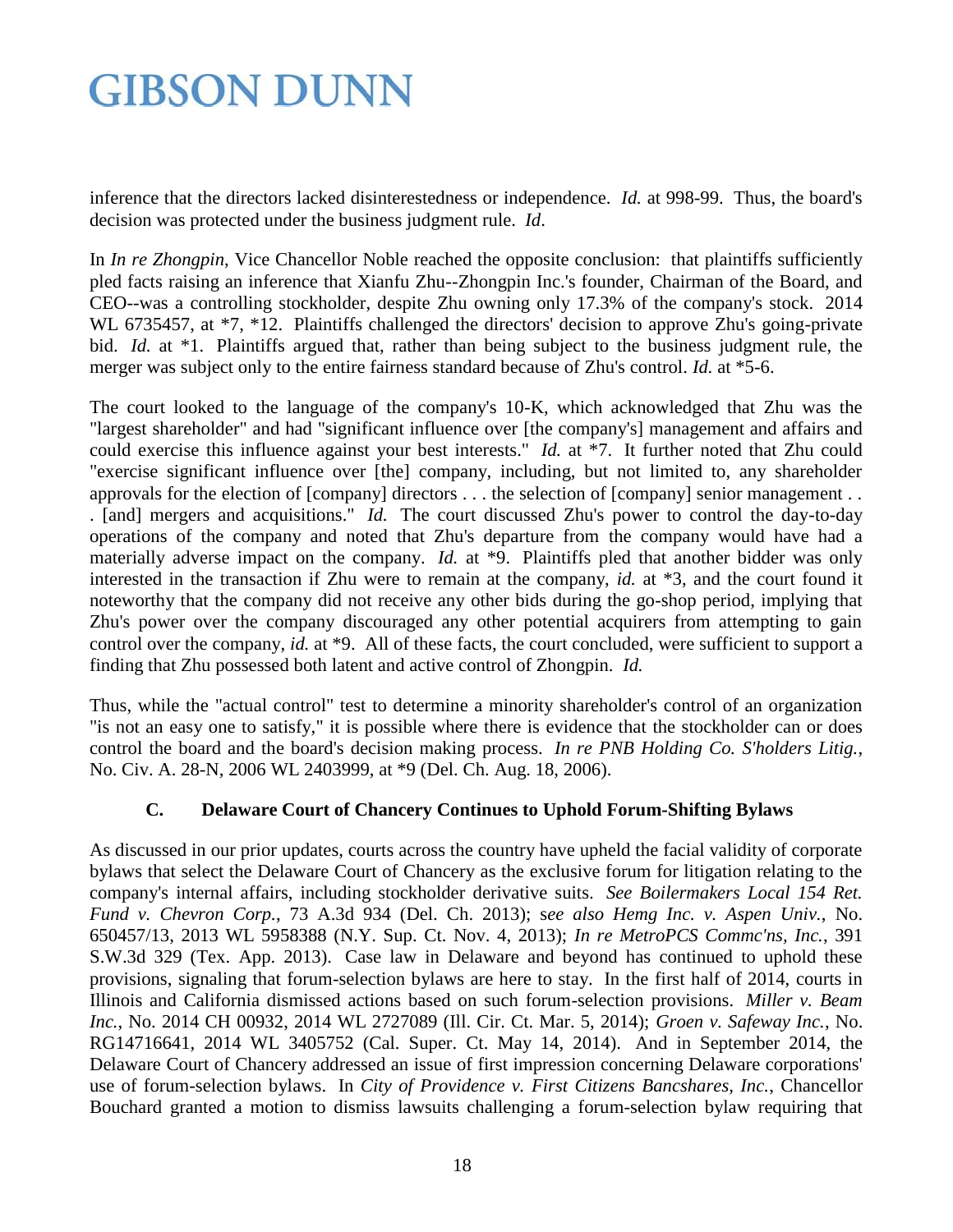stockholder suits be adjudicated not in Delaware, but in another jurisdiction--North Carolina. 99 A.3d 229, 230-31 (Del. Ch. 2014).

At issue in the *First Citizens Bancshares* case was the adoption by the board of a bylaw containing a forum-selection provision, which was adopted on the same day the company announced the merger that would become the subject of the litigation. *Id.* The bylaw made North Carolina state and federal courts the sole and exclusive forums for any (1) derivative claim, (2) any claim for breach of fiduciary duty by a director, officer, or employee of the corporation, (3) any action pursuant to any Delaware state corporation statutes, and (4) any claims governed by the internal affairs doctrine. *Id.* at 234.

A stockholder of the company challenged the validity of the bylaw and merger, claiming that (1) it was invalid as a matter of Delaware law or public policy, (2) the adoption of the bylaw was *ultra vires* and a breach of fiduciary duty, and (3) the defendant board breached various fiduciary duties in connection with the merger. *See id.* at 232. Chancellor Bouchard rejected each of plaintiff's arguments and dismissed the action.

First, Chancellor Bouchard found the forum-selection bylaw to be facially valid. *Id.* at 236. The bylaw was identical to a forum-selection bylaw upheld by the court in *Boilermakers*, except that it selected North Carolina as the preferred forum instead of Delaware. Following the "logic and reasoning" of the *Chevron* decision, Chancellor Bouchard found the bylaw was valid and noted that "nothing in the text or reasoning" of the *Chevron* decision prohibited a Delaware corporation "from designating an exclusive forum other than Delaware in its bylaws." *Bancshares*, 99 A.3d at 231, 235.

The Chancery Court also rejected plaintiff's argument that the defendant board breached its fiduciary duties through the "self-interested adoption of the Forum Selection Bylaw." *Id.* at 236-37 (internal quotation mark omitted). While one of the companies executing the merger was headquartered in North Carolina, the court rejected plaintiff's arguments that the defendant board was "motivated by a desire" to protect its own interests and "insulate itself from the jurisdiction of Delaware courts" as wholly conclusory. *Id.* at 237 (internal quotation mark omitted).

Having found the forum-selection bylaw and its adoption to be facially valid, the Chancery Court dismissed plaintiff's claims regarding the merger for lack of proper venue. *Id.* at 242. In concluding the opinion, Chancellor Bouchard also discussed the important interests of judicial comity with regard to forum-selection bylaws, noting: "If Delaware corporations are to expect, after *Chevron*, that foreign courts will enforce valid bylaws that designate Delaware as the exclusive forum for intra-corporate disputes . . . so too should this Court enforce a Delaware corporation's bylaw that does not designate Delaware as the exclusive forum." *Id.*

### **D. Delaware Chancery Court Refuses to Imply Fiduciary Duties Where Properly Eliminated From Master Limited Partnership Agreements**

In two recent decisions, also discussed in a recent [Client Alert,](http://www.gibsondunn.com/publications/Pages/Implications-of-Recent-Court-of-Chancery-Decisions-on-MLP-Related-Party-Transactions.aspx) Vice Chancellor Travis Laster of the Delaware Court of Chancery made clear that when dealing with limited partnerships, contractual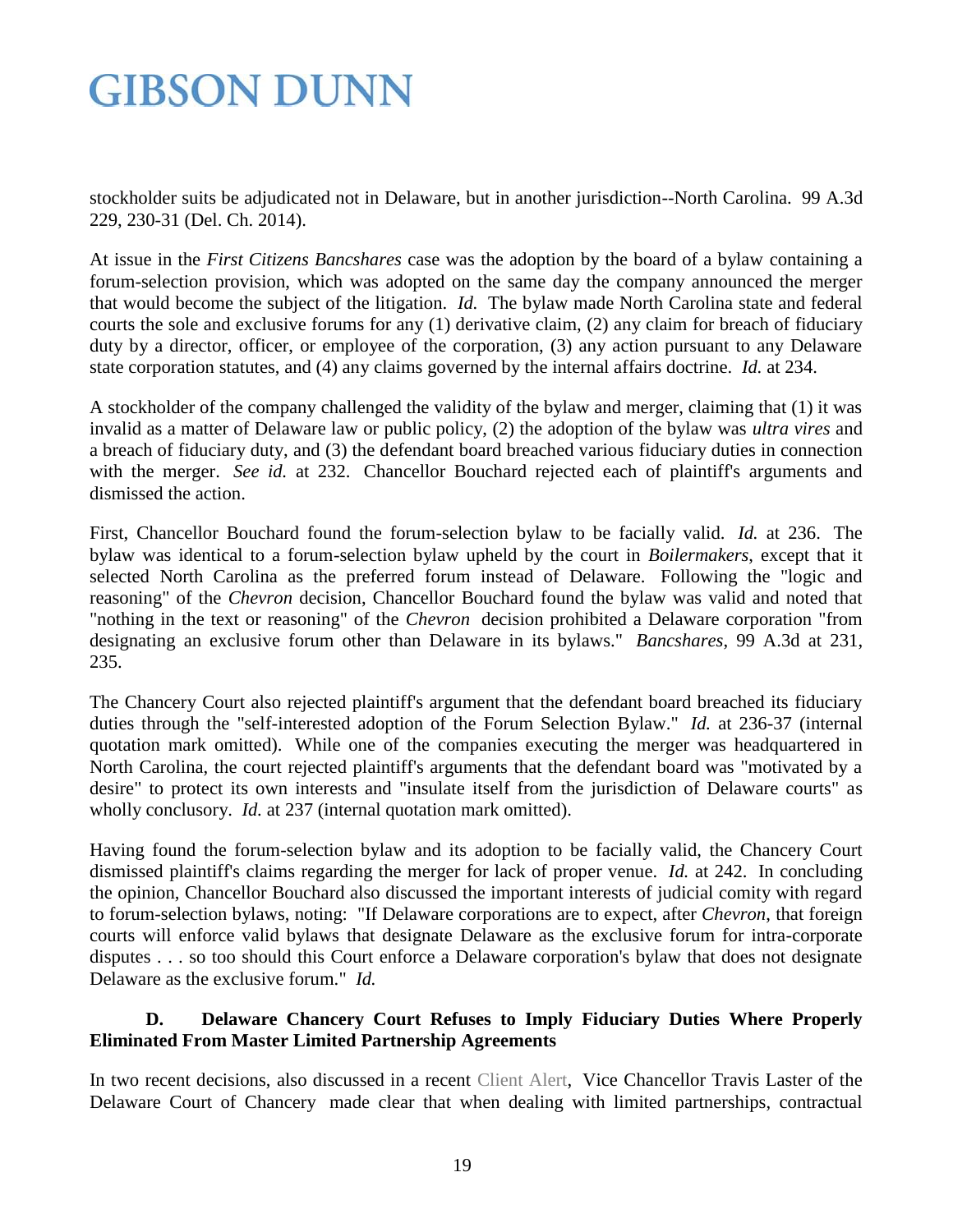terms control and that, once fiduciary duties are contractually eliminated as permitted by Delaware law, courts should not imply terms that would alter the contractual arrangement.

These decisions, *In re El Paso Pipeline Partners, L.P. Derivative Litigation*, No. 7141-VCL, 2014 WL 2768782 (Del. Ch. June 12, 2014) and *Allen v. El Paso Pipeline GP Co.*, No. 7520-VCL, 2014 WL 2819005 (Del. Ch. June 20, 2014), address both the express and implied duties of good faith owed in the context of master limited partnership ("MLP") conflict transactions. In both cases, the partnership agreement at issue was that of El Paso Pipeline Partners, L.P. ("El Paso"). As permitted under the Delaware Limited Partnership Act, the El Paso MLP agreement eliminated common law fiduciary duties. *In re El Paso*, 2014 WL 2768782, at \*21. In the place of such duties, the partnership agreement created a contractual structure that included processes for handling conflict transactions. *Id.*  at \*9-12. The process employed in both cases is the use of a special conflicts committee, comprising of independent directors assigned the task of evaluating the fairness and reasonableness of the proposed conflict transaction. *See id.* For such committee approval to be properly granted, the partnership agreement required that the conflict-of-interest transaction receive "approval by a majority of the members of the Conflicts Committee *acting in good faith*." *Id.* at \*3 (emphasis added) (internal quotation marks omitted). Both *Allen* and *In re El Paso* featured a group of holders of limited partnership common units claiming that the directors of the general partner and the general partner itself violated their express and implied duties of good faith in engaging in conflict transactions. *Id.* at \*7.

The Chancery Court examined the subjective good faith standard. *Id.* at \*12. The express duty of good faith was defined in the partnership agreement as the belief that the transaction is in the best interests of the partnership. *Id.* at \*10. In both cases, the court clarified that such belief is a subjective test. *Id.* at \*12. In *Allen*, the court further explained that the "best interests of the partnership" standard allowed the Conflicts Committee to subjectively judge the transaction from the perspectives of all partnership constituencies, whereas under normal corporate fiduciary duties the interests of the stockholders would have been of primary importance. 2014 WL 2819005, at \*8-9. In *In re El Paso*, the court also held that subjective good faith cannot be challenged based on information that the plaintiffs admitted the members of the Conflicts Committee did not have. 2014 WL 2768782, at \*14. In both cases, Vice Chancellor Laster emphasized the importance and primacy of contract principles when fiduciary duties have been eliminated.

As to the implied duty of good faith, the Chancery Court carefully explained that implying a term must never rewrite a contract but must only fill gaps as the parties would have done had they considered the issue when drafting. For example, in *Allen*, the court concluded that it would conflict fundamentally with the plain language and structure of the partnership agreement to invoke the implied covenant to require that the Conflicts Committee follow a particular course of obtaining an opinion from a financial advisor that addressed the fairness of a drop-down to the limited partners in a judicially prescribed manner, as advocated by plaintiffs. 2014 WL 2819005, at \*16-17. In *In re El Paso*, the Chancery Court declined to imply in the partnership agreement an affirmative obligation on the part of the general partner to disclose material information about other transactions to the Conflicts Committee. 2014 WL 2768782, at \*21. The Chancery Court also emphasized that the concepts of good faith and fair dealing, when applied to a contract such as the partnership agreement, are not moral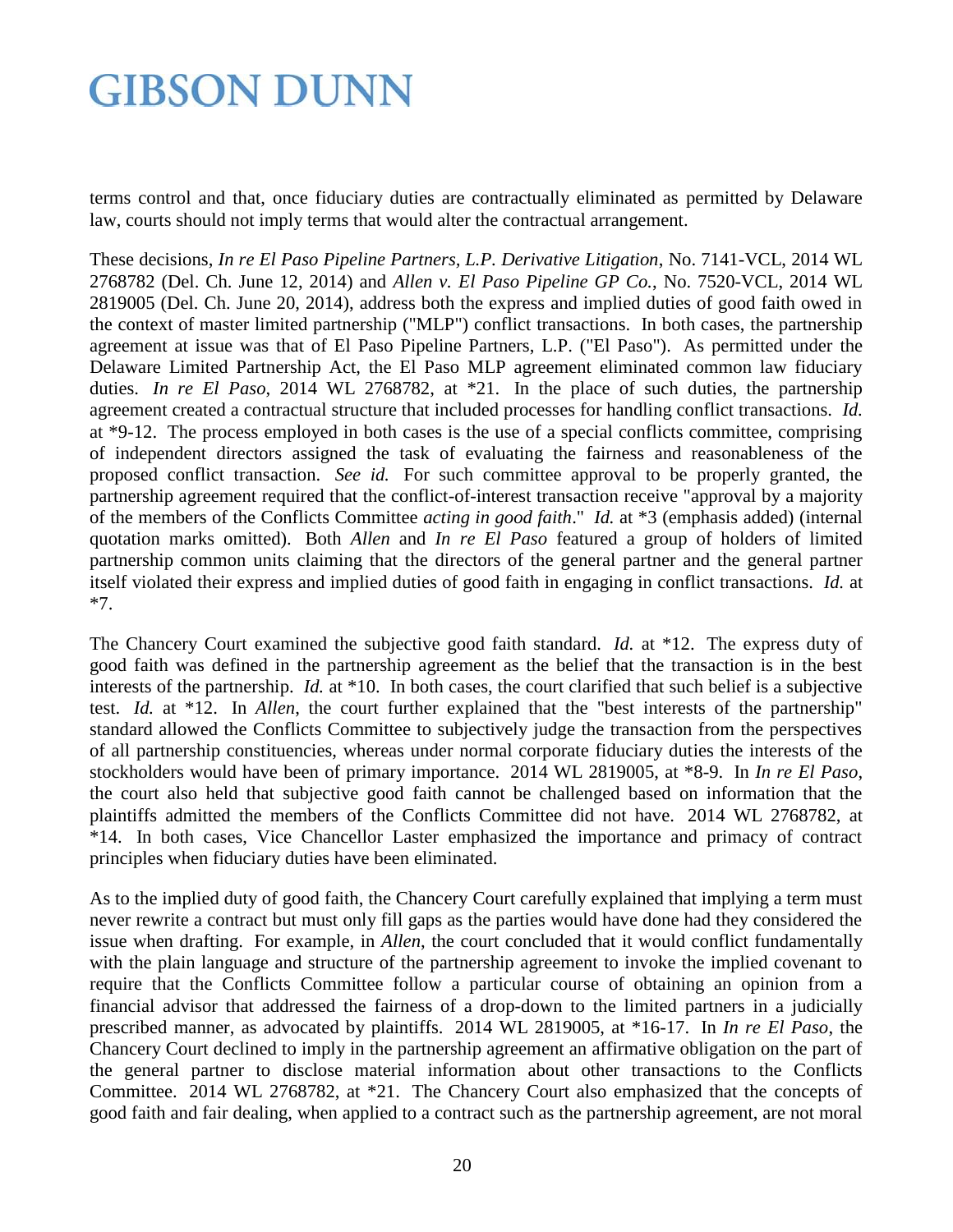concepts but are instead relative to the contract. *Allen*, 2014 WL 2819005, at \*10. Finding no relevant gaps in the partnership agreement, the Chancery Court dismissed, in each case, the claim that the implied covenant of good faith had been violated. *E.g.*, *id.* at \*18; *El Paso*, 2014 WL 2768782, at \*23.

### **IX. Developments in Derivative Litigation**

Shareholder derivative suits continue to yield notable developments and represent an area of continued focus and significant filings by plaintiffs across the country. The following trends in derivative litigation in the latter half of 2014 deserve close attention by potential targets of such claims.

### **A. Court Examines Fundamental Fairness of Settlement Agreement to Shareholders**

The last weeks of the year brought a notable opinion regarding court review of a proposed resolution of derivative shareholder claims. In *In re Hewlett-Packard Co. Shareholder Derivative Litigation*, the United States District Court for the Northern District of California rejected a proposed settlement agreement between Hewlett-Packard and its shareholders due to its "unresolved vagueness" and the massive "breadth of the releases." No. 12-cv-06003-CRB, 2014 WL 7240144, at \*6 (N.D. Cal. Dec. 19, 2014). Shareholders brought derivative actions after HP's acquisition of Autonomy, a U.K.-based software company, "resulted in a writedown of 85 percent of the \$11.7 billion purchase price," leading to a significant drop in its stock price. *Id*. at \*1-2. Hewlett-Packard concluded that it was a victim of fraud, as Autonomy had improperly recorded its pre-acquisition revenue, and that it had overpaid for the Autonomy acquisition. *Id*. at \*2.

The derivative action plaintiffs and Hewlett-Packard reached a proposed settlement and sought the court's approval. The proposed settlement agreement barred shareholders from pursuing "all Autonomy-Related claims" and "all Known Claims arising from the allegations in the Complaints, that Settling Plaintiffs or any other Securities Holder asserted or could have asserted derivatively on behalf of the Company." *Id*. at \*1 (internal quotation marks omitted). The court found cause for concern with the second release, explaining that its ambiguity could "only spawn further litigation about the scope of a settlement intended to quiet future legal action." *Id*. Specifically, the court reasoned that the shareholders seemed "to be relinquishing a whole universe of potential claims regarding HP governance and practices with no factual predicates that overlap the Autonomy acquisition." *Id*. at \*5. The court consequently rejected the proposed agreement as it concluded the broad scope of the release left the court unable to assess its fairness and reasonableness. *Id*.

Though derived from an entirely different legal context and set of facts, the *Hewlett-Packard* opinion is somewhat reminiscent of Judge Rakoff's rejection in 2011 of the parties' settlement in *U.S. Securities and Exchange Commission v. Citigroup Global Markets, Inc*. That decision--later overturned by the Second Circuit as an abuse of discretion, No. 11-5227 (2d Cir. June 4, 2014)--spurred a number of other federal court judges at the time to scrutinize closely and even reject other settlements.

### **B. Is Cybersecurity the Next Big Thing in Derivative Litigation?**

A notable development in derivative litigation is the uptick in claims seeking damages related to cyber security breaches. With news-grabbing breaches on the rise, it would be unsurprising to see this trend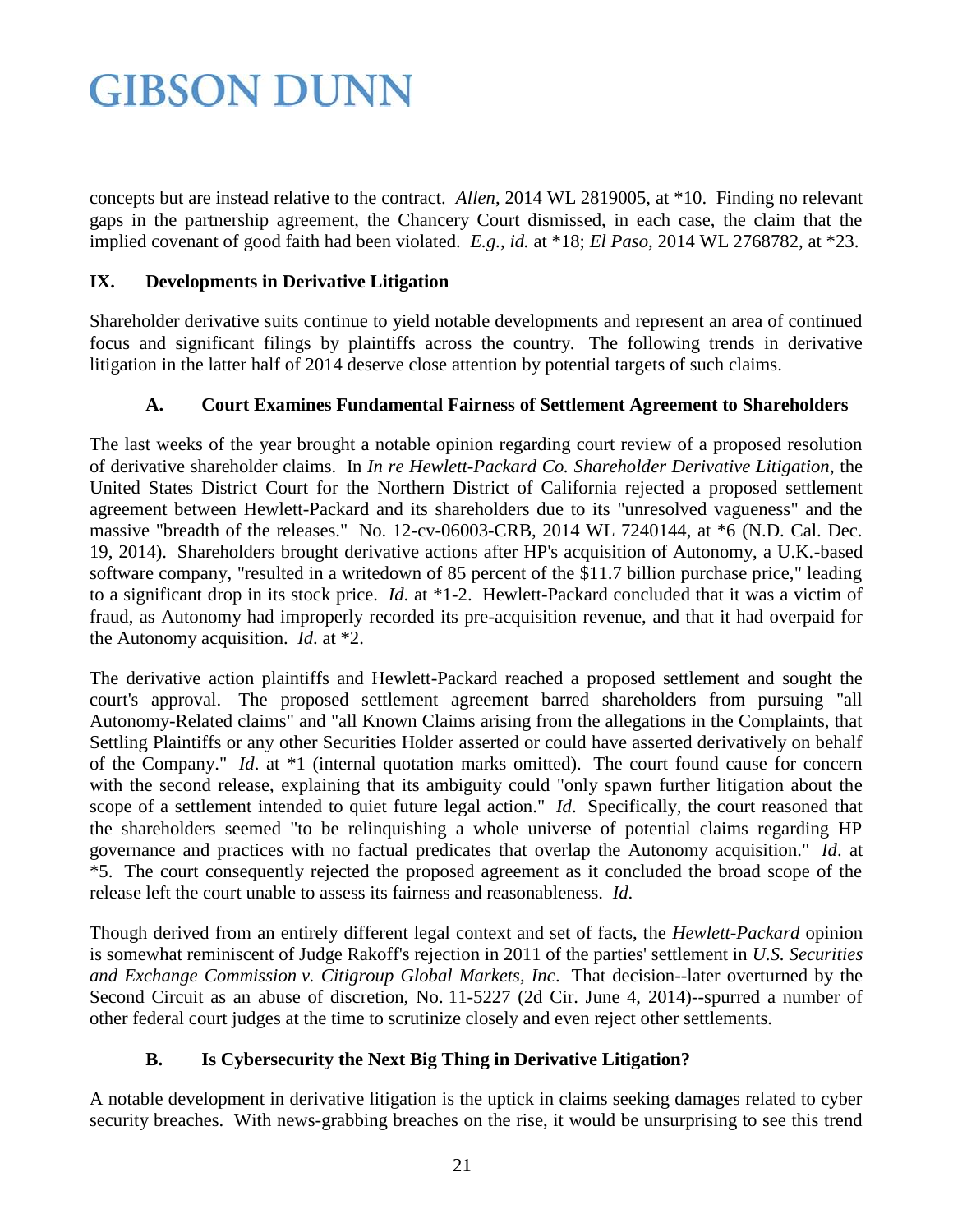continue. But the news is not all bad: in what appears to be the first published decision regarding such a claim, a federal court dismissed a cyber breach-related derivative complaint. In *Palkon v. Holmes*, the U.S. District Court for the District of New Jersey granted defendants' motion to dismiss a shareholder derivative action seeking damages from members of the board of directors of Wyndham Worldwide Corp. in the wake of three cyber attacks between April 2008 and January 2010, in which the personal information of over 600,000 customers was compromised. No. 14-cv-01234-SRC, 2014 WL 5341880, at \*1-2, \*7 (D.N.J. Oct. 20, 2014). The widely-reported breaches became the subject of a Federal Trade Commission ("FTC") action against the company. *Id.* at \*1. The derivative action alleged that the board failed "to implement adequate data-security mechanisms" and disclose the breaches timely, and wrongfully rejected the shareholder's demand to bring an action for those failures. *Id.* at \*2. The court dismissed the complaint, finding that the board exercised its business judgment in refusing the shareholder demand. *Id.* at \*5-7.

The opinion provides some insight into what circumstances the court found adequate to provide the board an adequate basis to reject the demand. The board's record in actively engaging on the relevant cyber security issues proved extremely useful in its defense. The court noted that the board discussed the cyber attacks, the company's security policies, and proposed security enhancements at fourteen meetings during the relevant period. *Id.* at \*2, \*5. The Audit Committee investigated both shareholder demands, and discussed them and the other cyber security issues in at least sixteen meetings as well. *Id.* at \*5. The company also hired technology firms to investigate the breaches and implemented their recommendations on improving security. *Id .*at \*2. According to the court, that these facts showed the board had a "firm grasp" of the demand when it declined to pursue claims. *Id.* at \*6; *see also* Eduardo Gallardo & Andrew Kaplan, *Board of Directors Duty of Oversight & Cybersecurity*, Delaware Business Court Insider (Aug. 20, 2014), [http://www.gibsondunn.com/publications/](http://www.gibsondunn.com/publications/%20Documents/GallardoKaplan--Board-of-Directors-Duty-of-Oversight-Aug2014.pdf)  [Documents/GallardoKaplan--Board-of-Directors-Duty-of-Oversight-Aug2014.pdf.](http://www.gibsondunn.com/publications/%20Documents/GallardoKaplan--Board-of-Directors-Duty-of-Oversight-Aug2014.pdf)

It is too early to tell yet whether the *Wyndham* opinion will stand as a framework for evaluating demand in other cybersecurity derivative cases, as the decision is currently on appeal to the Third Circuit. *See Palkon v. Holmes*, No. 14-4528 (3d Cir. Nov. 19, 2014). But there can be little doubt that as the number and reach of cyber breaches continues to grow, focus will be further brought to bear on directors' and officers' role in addressing such security risks. We will continue to report on derivative case developments in this area.

#### **C. Delaware Court Discretion and Section 220 Requests**

Several recent so-called "books and records" demand cases have highlighted the Court of Chancery's broad discretion under Section 220 of the Delaware General Corporation Law ("DGCL") to order a company to produce documents for shareholder-plaintiff inspection. For example, in *Oklahoma Firefighters Pension & Retirement System v. Citigroup Inc.*, the Delaware Court of Chancery granted a Section 220 demand, holding that the shareholder met "the low burden of proof required of a stockholder under Section 220" where the demanded books and records were "necessary and essential" to the shareholder's proper purpose--even where only the company's foreign subsidiary was accused of wrongdoing. No. 9587-ML, 2014 WL 5351345, at \*1, \*4, \*7-8 (Del. Ct. Ch. Sept. 30, 2014) (ordering production of a subset of documents requested by the plaintiff).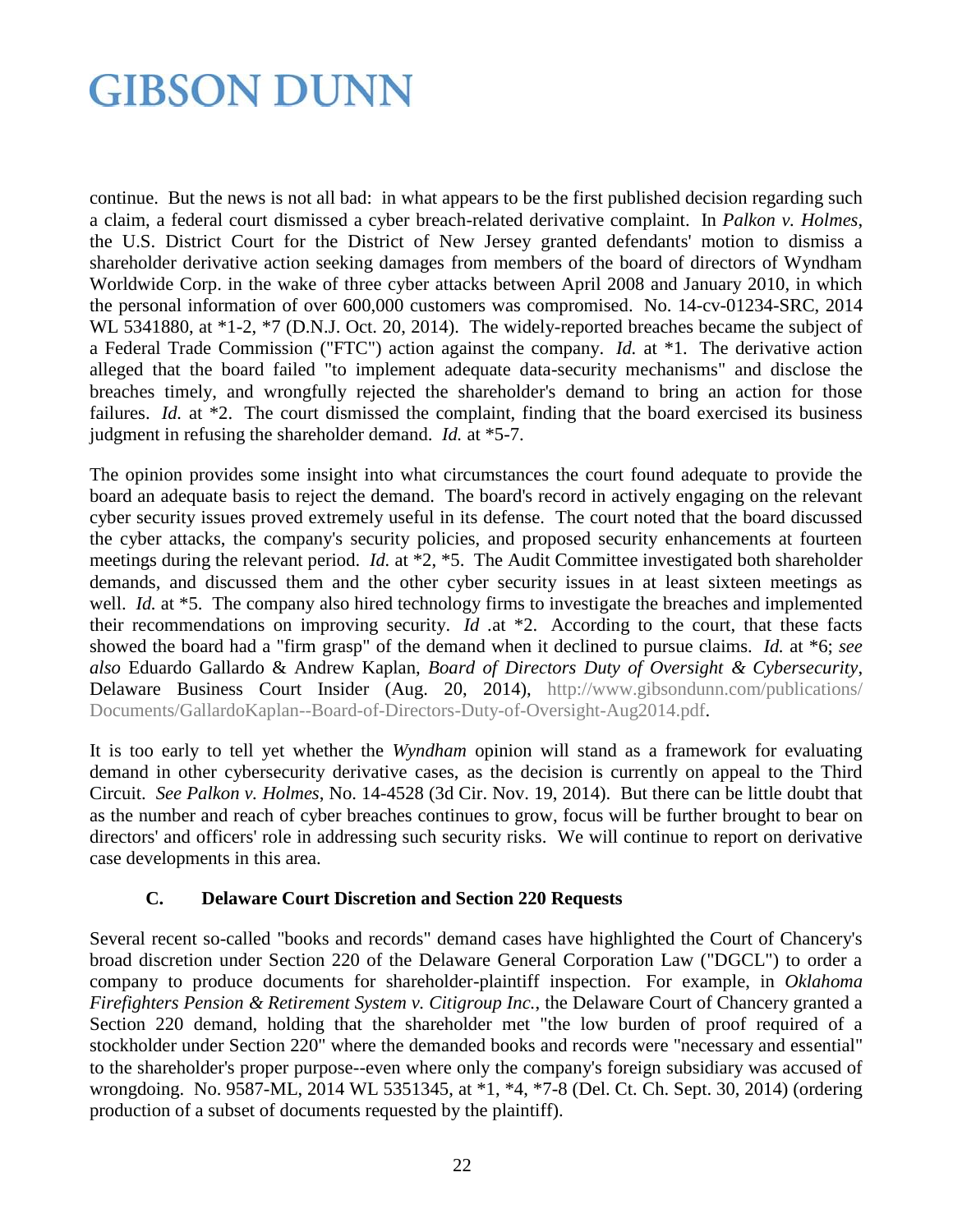But a late December opinion from the Delaware Supreme Court offers companies a ray of hope in defending Section 220 demands. In *United Technologies Corp. v. Treppel*, the court reversed a decision by the Court of Chancery and remanded to determine whether, under the circumstances, the court should impose restrictions on the books and records request. No. 127, 2014 Del. Lexis 608, at \*17-21 (Del. Dec. 23, 2014). The shareholder made a demand on the board to, among other things, bring claims against certain officers and directors related to a Department of Justice investigation of the company's exportation of software to the Chinese government for military use (charges that ultimately led to a Deferred Prosecution Agreement and payment of fines by the company). *Id.* at \*2- 3. The board ultimately rejected the shareholder's demand, and the shareholder asserted his Section 220 inspection rights into documents related to the demand rejection. *Id.* at \*4-5. The company by in large permitted the inspection but required a confidentiality agreement that contained a forum selection clause in favor of Delaware for any claims relating to the inspection. *Id.* at \*5. The Court of Chancery rejected the clause, concluding that it lacked authority under Section 220(c) to impose a forum selection proposed by the recipient of a books and records request. *Id.* at 9.

The Delaware Supreme Court reversed. It held that "Section 220(c) of the DGCL gives broad discretion to the Court of Chancery to condition a books and records inspection," allowing it to, "in its discretion, prescribe *any limitations or conditions* with reference to the inspection, or award such other or further relief as the Court may deem just and proper." *Id.* at \*10-11 (emphasis in original) (internal quotation mark omitted). The opinion provided the Court of Chancery guidance in the exercise of that discretion:

[G]ive weight to factors such as: (i) the fact that [the plaintiff] seeks to file claims arising out of the same corporate conduct that was already the subject of derivative litigation in the Court of Chancery and this Court; (ii) [the company's] legitimate interest in having consistent rulings on related issues of Delaware law, and having those rulings made by the courts of this state; (iii) [the company's] adoption of a forum selection bylaw that represents a non-case-specific determination by its board of directors that internal affairs litigation involving the company should proceed in a single forum; and (iv) the investment the corporation has already made (which comes at a cost to its stockholders) in defending not only the prior derivative litigation in the Court of Chancery, but also this § 220 action.

#### *Id.* at \*17-18.

In another Section 220 dispute, between shareholder Ravenswood Investment Co. and Winmill & Co., the Court of Chancery ruled that a books and records inspection could not be conditioned upon the shareholder's indemnification of the company against losses from any related federal and state securities laws claims. Opinion, *Ravenswood Inv. Co. v. Winmill & Co.*, No. 7048-VCN, 2014 WL 7451505 (Del. Ch. Dec. 31, 2014). Earlier, in a May 30, 2014 opinion, the court ruled that the company could not condition the inspection upon the shareholder's agreement to not trade in the company's stock based on the nonpublic information received. Opinion, *Ravenswood Inv. Co.*, 2014 WL 2445776, at  $*2$ ,  $*4$  (Del. Ch. May 30, 2014). And it reasoned in December that it was "not willing to presume that [the shareholder] would violate its duties as prescribed by [relevant] laws," and that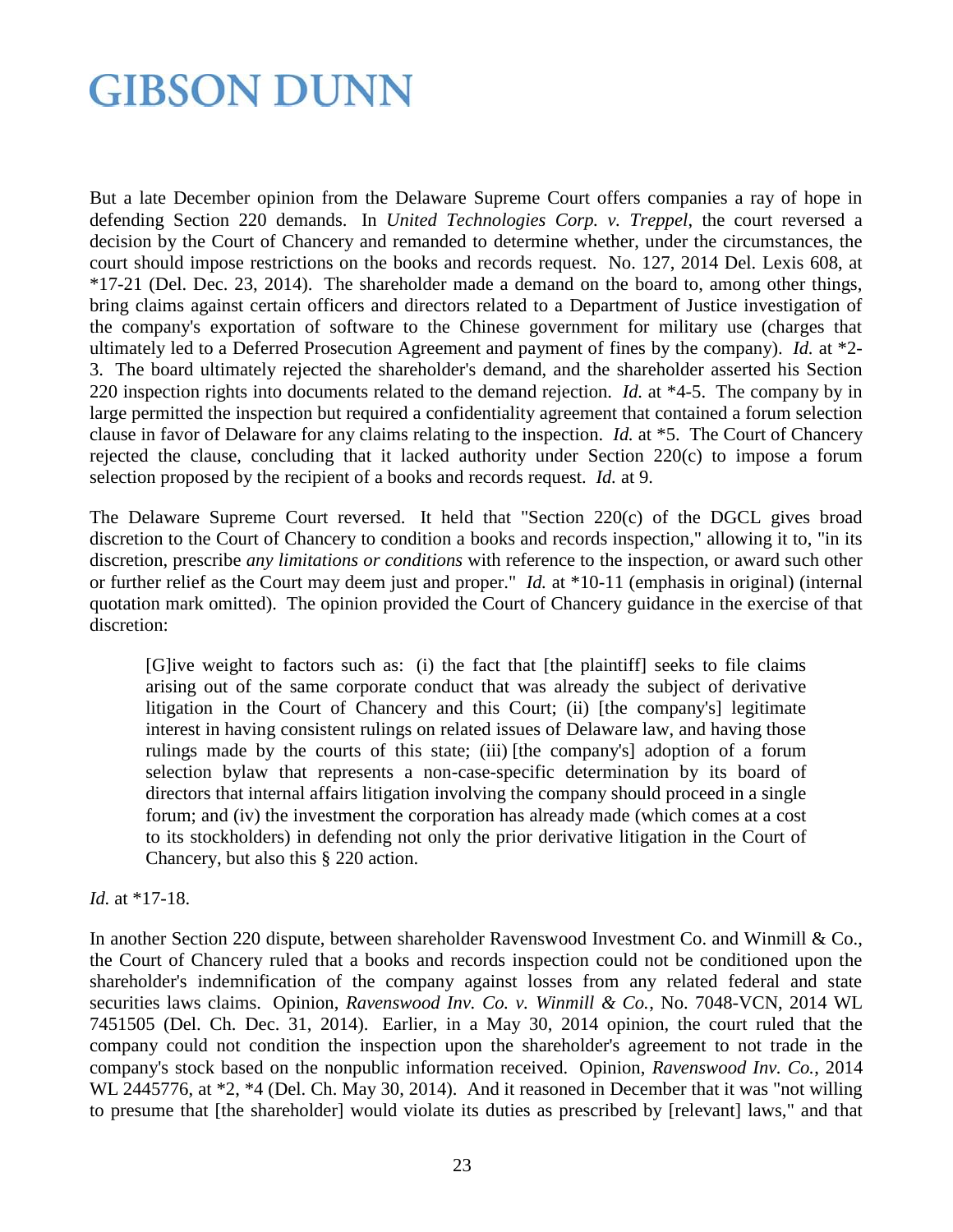"[m]ore fundamentally, conditioning a right provided by [Section 220] upon an unlimited and unrestricted indemnification obligation unduly impairs a shareholder's rights." 2014 WL 7451505, at \*1. The December ruling, however, contained no reference to the Delaware Supreme Court's ruling just one week earlier in *United Technologies*. *See id.*

In light of the *United Technologies* decision, it should now be "best practice" for companies to insist on reasonable limits on the scope of permitted access, and reasonable restrictions on the use of the discovered material in related litigation.

### **D. Ninth Circuit Weighs in on Demand Futility**

In *Rosenbloom v. Pyott*, 765 F.3d 1137 (9th Cir. 2014), the Ninth Circuit allowed a derivative suit to proceed against Allergan's current and former directors without requiring shareholders to first demand action from the board of directors. *Id*. at 1159. The claims centered on the board's alleged role in Allergan's purported off-label promotions of Botox. *Id*. at 1141-42. The district court had dismissed the complaint on the ground that plaintiffs had failed adequately to plead demand futility. *Id.* at 1157. The Ninth Circuit ruled that "demand is excused if Plaintiffs' particularized allegations create a reasonable doubt as to whether a majority of [a] board faces a substantial likelihood of liability for failing to act in the face of a known duty to act." *Id.* at 1151. According to the Ninth Circuit, "the district court essentially insisted on a smoking gun of Board knowledge, even though precedent holds that plaintiffs can show demand futility by alleging particular facts that support an *inference* of conscious inaction." *Id.* at 1156 (emphasis in original). The court of appeals thus reversed the district court's dismissal order, ruling that the allegations of demand futility in the complaint were sufficient. *Id.* at 1159.

### **X. Stockholder Proposal/Proxy Disclosure Litigation Trends**

If the number of shareholder proposals on proxy access rights submitted in 2014 are any indication, proxy disclosure litigation will continue to be a focus in the upcoming year. According to a recent report by The Conference Board, Inc., a record number of proxy access proposals were submitted, voted on, and approved in 2014.[1]

As we reported in our [2014 Mid-Year Securities Litigation Update,](http://www.gibsondunn.com/publications/pages/2014-Mid-Year-Securities-Litigation-Update.aspx) the 2014 proxy season was marked by an increase in litigation brought not by stockholders, but by issuers bypassing the SEC no-action process and going directly to courts, seeking declaratory rulings on whether the issuer may properly exclude stockholder proposals. The second half of the year served as a reminder that stockholders, too, may seek relief from federal courts without regard to the SEC's view as to whether an issuer may properly exclude a proposal from the issuer's proxy materials.

The case-to-watch in this area is *Trinity Wall Street v. Wal-Mart Stores, Inc.*,[2] currently on appeal to the Third Circuit where the appellate court granted Wal-Mart's unopposed motion for expedited briefing. *Trinity Wall St. v. Wal-Mart Stores, Inc.*, No. 14-4764 (3d Cir. Dec. 29, 2014). In the *Trinity*  case, the U.S. District Court for the District of Delaware granted summary judgment in favor of a stockholder challenging Wal-Mart's decision to exclude--with the approval of the SEC staff--the stockholder's proposal from its 2014 proxy materials. No. 14-405-LPS, 2014 WL 6790928, at \*1-2 (D.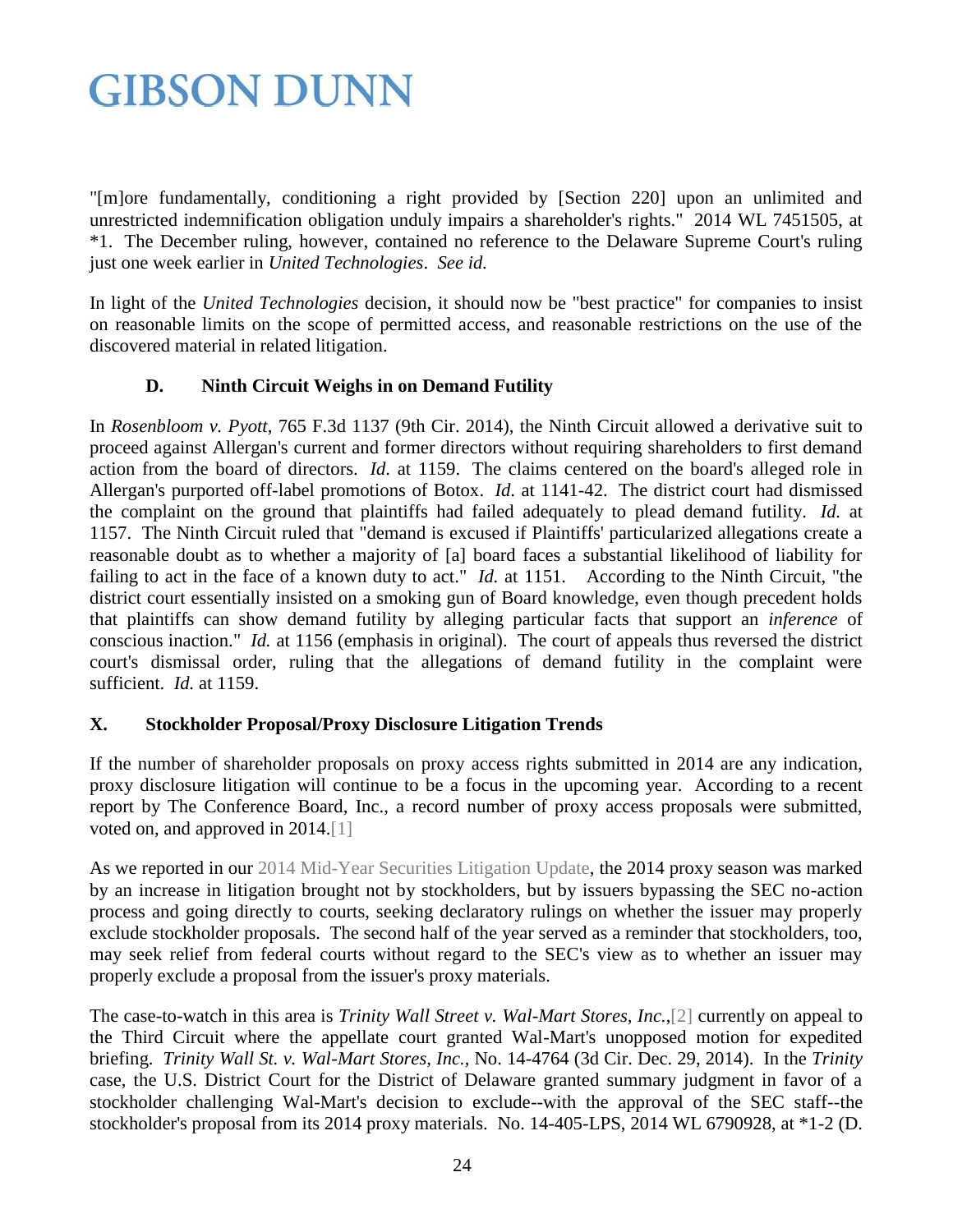Del. Nov. 26, 2014). The court's decision, including its decision to decide the case at all, has generated substantial debate.

Trinity's proposal requested that Wal-Mart create a committee of its board to oversee and report on the formulation and implementation of policies. *Id.* at \*2. Specifically, the proposal sought to amend Wal-Mart's Compensation, Nominating and Governance Committee's charter to provide for "oversight" concerning the "formulation and implementation" of "policies and standards that determine whether or not the Company [] should sell a product" that has "the substantial potential to impair the reputation of the Company," including products that endanger "public safety and well-being," or that could be considered "offensive" to "family and community values." *Id.* The narrative portion of the proposal stated that the oversight and reporting duties extended to determining "whether or not the company should sell guns equipped with magazines holding more than ten rounds of ammunition ('high capacity magazines') and to balancing the benefits of selling such guns against the risks that these sales pose to the public and to the Company's reputation and brand value." *Id.* (internal quotation marks omitted). Wal-Mart filed a letter with the SEC explaining its intent to exclude the proposal because, in the company's view, it addressed ordinary business operations and thus could be excluded under SEC Rule 14a-8(i)(7). *Id.* The SEC staff issued a no-action letter concurring with exclusion of the proposal under Rule 14a-8(i)(7) on March 20, 2014. *Id.*

Trinity filed its suit against Wal-Mart on April 1, 2014, and shortly thereafter lost its motion for a preliminary injunction. *Id.* at \*2-3. Wal-Mart distributed its proxy materials, without the proposal, on April 23, and held its annual meeting on June 6, 2014. *Id.* at \*1, \*4. After distributing the proxy materials, Wal-Mart filed a motion to dismiss for lack of subject matter jurisdiction. *Id.* at \*4. In response, Trinity amended its complaint to seek declaratory relief as to the omission of its proposal from the 2014 materials and prospective relief based on Trinity's intent to submit the proposal again for inclusion in the 2015 materials. *Id.* Shortly thereafter, both parties filed cross motions for summary judgment. *Id.*

The district court's November 26, 2014 decision granted summary judgment in Trinity's favor, giving the stockholder the declaratory relief it sought as well as an injunction requiring Wal-Mart to include Trinity's re-submitted proposal in its 2015 proxy materials. *Id.* at \*12-13. The district court's decision involved two controversial holdings, one relating to the exercise of jurisdiction and the other relating to the interpretation and application of the rule allowing companies to exclude shareholder proposals that address ordinary business operations. Both aspects of the district court's decision--which is currently on appeal to the Third Circuit--are discussed below.

Wal-Mart argued that, because the 2014 stockholder meeting had already passed, Trinity's claim based on exclusion of the proposal from the 2014 proxy materials was moot. *Id.* at \*4. Noting the short duration of the proxy season, the court applied the "capable of repetition, yet evading review" exception to the mootness doctrine, so that it could rule on the merits. *Id.* at \*5-8.

In so holding, the court recognized that its decision was in conflict with decisions from other courts declining to exercise jurisdiction under similar circumstances. *See id.* at \*6. For example, in *New York City Employees' Retirement System v. Dole Food Co.*, the Second Circuit opined that the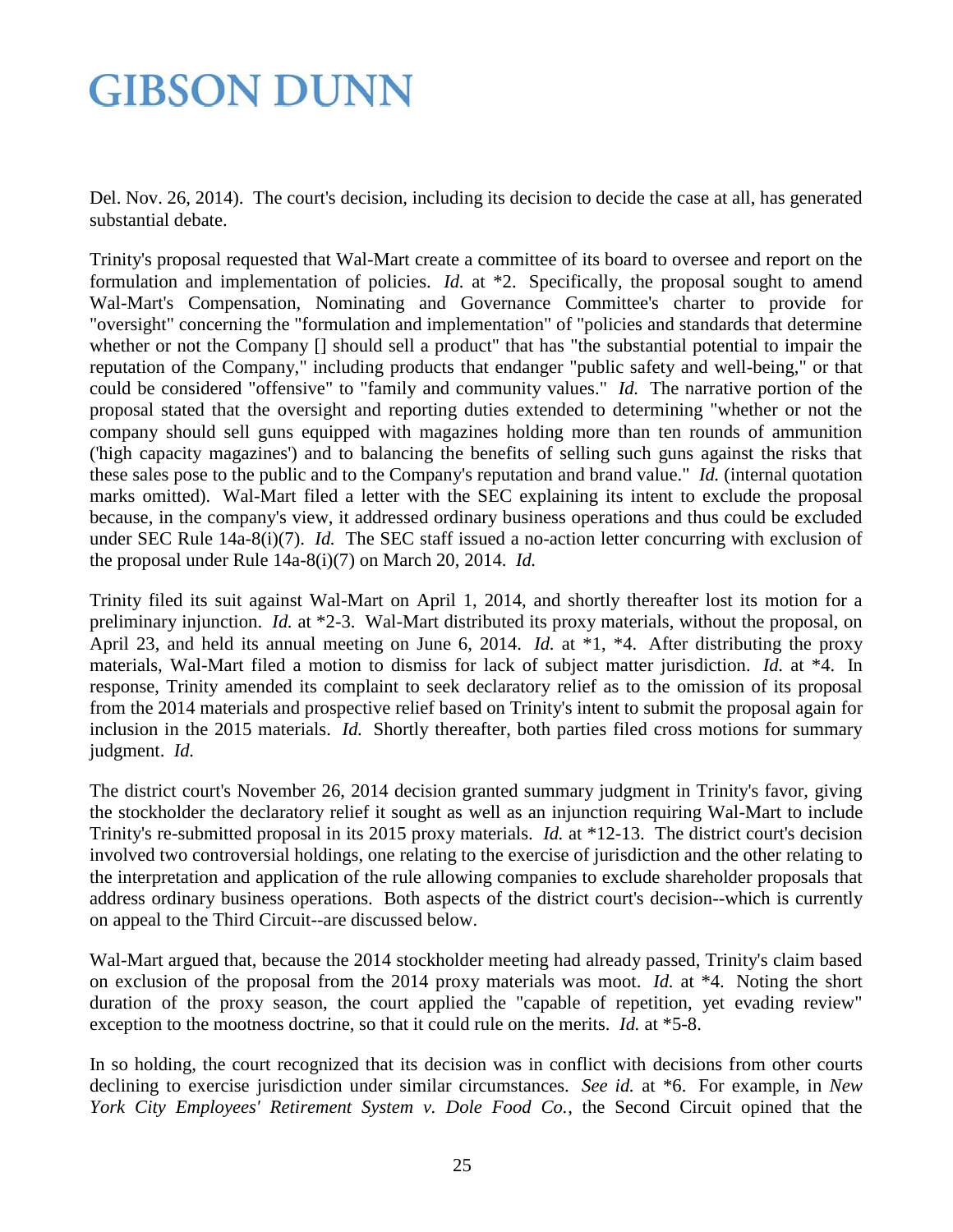exception did not apply because the proposal and no action process generally leaves "ample time for a full review of the case while it remains a live controversy." 969 F.2d 1430, 1435 (2d Cir. 1992). Similarly, in *Lindner v. American Express Co.*, the court declined to apply the exception because the stockholder could obtain review of the issue by submitting a similar proposal and filing a similar lawsuit the next proxy season. No. 10-civ-2228-JSR, 2011 WL 2581745, at \*5 (S.D.N.Y. June 27, 2011).

The district court was also unpersuaded by decisions in several jurisdictions suggesting that a plaintiff must file an interlocutory appeal from the court's denial of a preliminary injunction to benefit from the "capable of repetition but evading review" exception, which Trinity failed to do. *See, e.g.*, *ProtectMarriage.com--Yes on 8 v. Bowen*, 752 F.3d 827, 837 (9th Cir. 2014); *Newdow v. Roberts*, 603 F.3d 1002, 1009 (D.C. Cir. 2010); *Minn. Humane Soc'y v. Clark*, 184 F.3d 795, 797 (8th Cir. 1999).

The district court's ruling on the merits was also controversial. The SEC's proxy rules do not require issuers to include in their proxy materials stockholder proposals relating to the company's ordinary business operations. Although Trinity's proposal related to the products that Wal-Mart sells, the court held that it was "best viewed as dealing with matters that are not related to Wal-Mart's ordinary business operations" because it does not dictate to management, but instead "seeks to have Wal-Mart's *Board* oversee the development and effectuation of a Wal-Mart policy." *Trinity*, 2014 WL 6790928, at \*8-9 (emphasis in original). Previously, however, the SEC had rejected a proposed standard under which stockholder proposals involving "matters that would be handled by management personnel without referral to the board of directors generally would be excludable," while proposals involving "matters that would require action by the board would not be." SEC Rel. No. 34-12598, 1976 WL 160410, at \*8 (July 7, 1976); SEC Release No. 34-12999, 1976 WL 160347, at \*11 (Nov. 22, 1976).

Wal-Mart filed its opening appellate brief on January 14, 2015. There, Wal-Mart argued that SEC Rule 14a-8(i)(7) authorizes exclusion from a company's proxy materials any shareholder proposal that "deals with a matter relating to the company's ordinary business operations." Appellant's Opening Brief, No. 14-4764, at 20 (3d Cir. Jan. 14, 2015) (quoting 17 C.F.R. § 240.14a-8(i)(7)). To avoid exclusion under the rule, a shareholder proposal must focus on a significant policy issue, not merely implicate it. *Id.* at 30-32. The district court's interpretation of the rule, Wal-Mart argued, "will leave the Rule 14a-8(i)(7) ordinary business exclusion in tatters." *Id.* at 6. Wal-Mart also argued that the proposal was properly excluded under Rule 14a-8(i)(3) as vague and indefinite, in that key terms in the proposal were undefined, subjective, and ambiguous. *Id.* at 41-43.

Briefing before the Third Circuit should be complete in February, and a decision is expected this April.

<sup>[1]</sup> The Conference Board, Inc.'s full report is available at the organization's website.

 <sup>[2]</sup> Gibson Dunn represented Wal-Mart before the district court, and continues to represent the company on appeal.